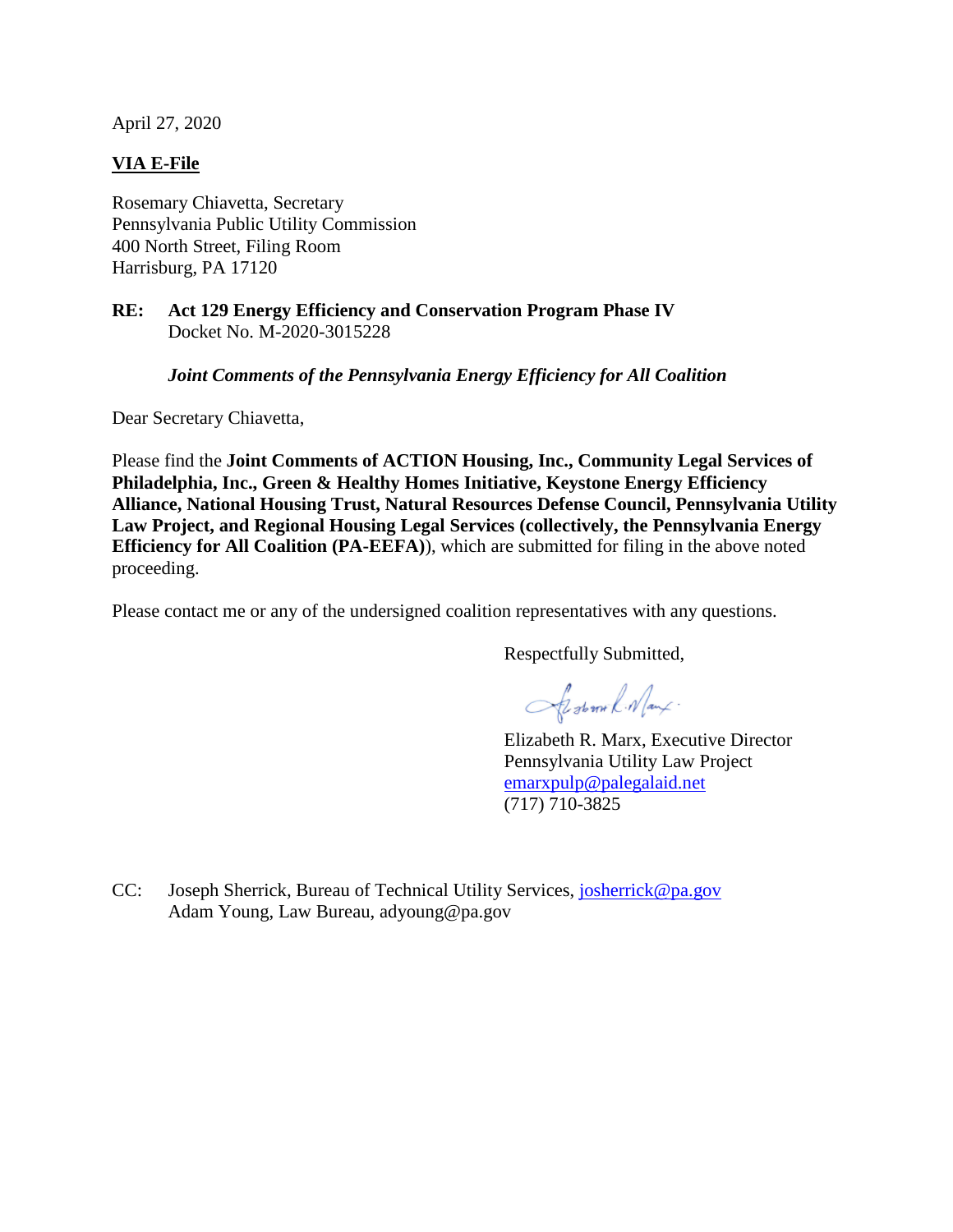# **BEFORE THEPENNSYLVANIA PUBLIC UTILITY COMMISSION**

**:**

**Act 129 Energy Efficiency and Conservation Program Phase IV** 

**: Docket No. M-2020-3015228**

### **JOINT COMMENTS OF**

### **ACTION HOUSING, INC.**

# **COMMUNITY LEGAL SERVICES OF PHILADELPHIA, INC.**

# **GREEN & HEALTHY HOMES INITIATIVE**

## **HOUSING ALLIANCE OF PENNSYLVANIA**

## **KEYSTONE ENERGY EFFICIENCY ALLIANCE**

## **NATIONAL HOUSING TRUST**

## **NATURAL RESOURCES DEFENSE COUNCIL**

## **PENNSYLVANIA UTILITY LAW PROJECT**

### **REGIONAL HOUSING LEGAL SERVICES**

### **(Collectively PA ENERGY EFFICIENCY FOR ALL COALITION or PA-EEFA)**

April 27, 2020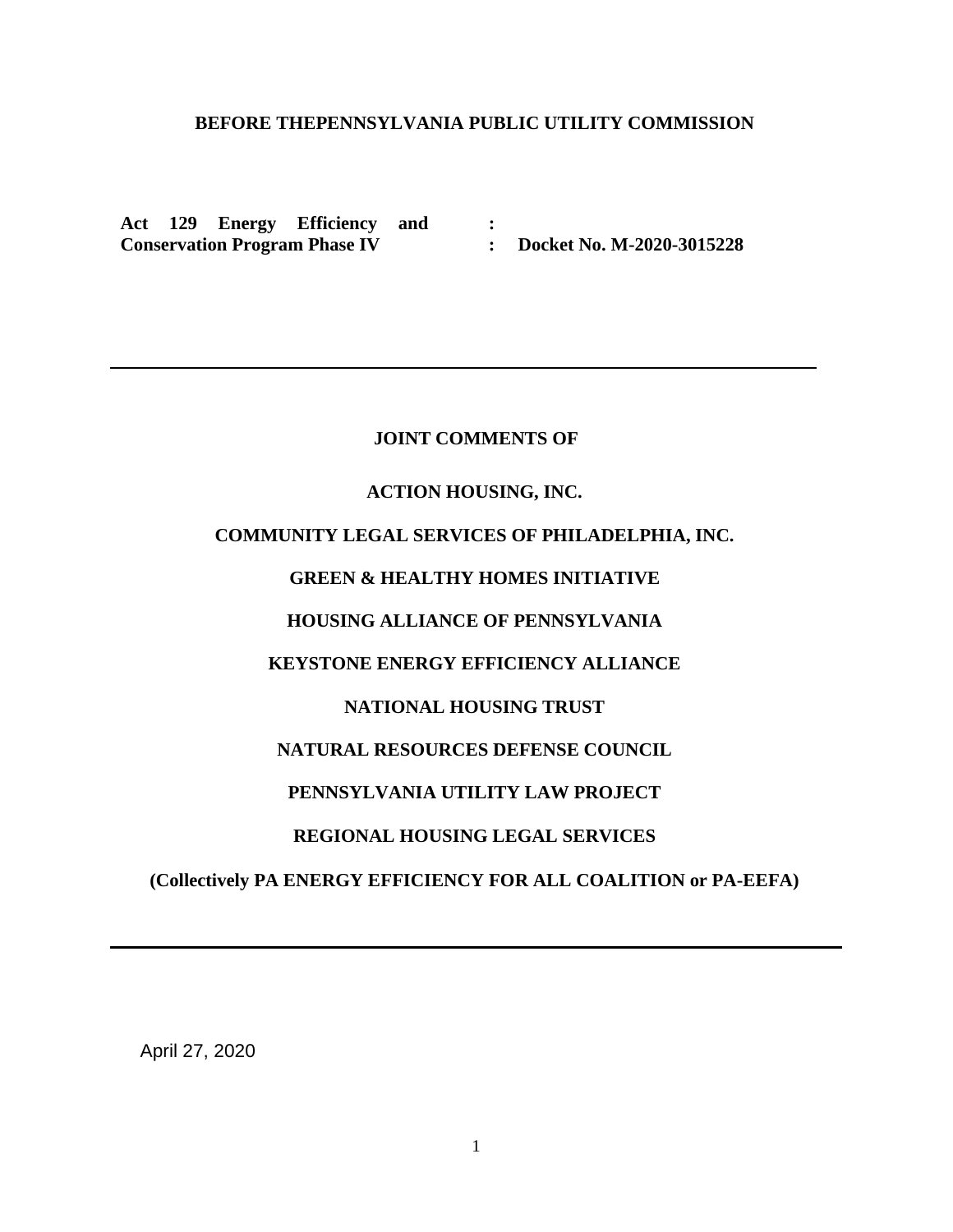## **I. INTRODUCTION**

On March 12, 2020, the Pennsylvania Public Utility Commission ("Commission") issued a Tentative Implementation Order for the Phase IV Act 129 Energy Efficiency and Conservation Program. Notice of the Tentative Implementation Order was published in the Pennsylvania Bulletin on March 28, 2020.<sup>1</sup> Comments on the Tentative Order are due within 30 days of publication, with reply comments due 15 days thereafter.

These comments are submitted in response to the Tentative Implementation Order by the above-named organizations, collectively Pennsylvania Energy Efficiency for All Coalition ("PA-EEFA").<sup>2</sup> PA-EEFA is a partnership of Pennsylvania and national organizations that share a

 $1$  50 Pa.B. 1917

**Community Legal Services** (CLS) provides free civil legal assistance to low-income Philadelphians. CLS assists clients when they face the threat of losing their homes, incomes, health care, utility service, and even their families. CLS attorneys and other staff provide a full range of legal services, from individual representation to administrative advocacy to class action litigation, as well as community education and social work.

The **Housing Alliance of Pennsylvania** is a statewide coalition working to provide leadership and a common voice for policies, practices and resources to ensure that all Pennsylvanians, especially those with low incomes, have access to safe, decent and affordable homes.

The **Green & Healthy Homes Initiative** (GHHI) is the nation's leading voice in the efforts to advance energy efficiency and healthy housing, working in over 61 cities and over 20 states. In Pennsylvania, GHHI serves as an advisor to the State childhood lead poisoning prevention program and provides technical assistance to the cities of Pittsburgh and Philadelphia to align, braid and coordinate evidence-based healthy, safe and energy efficient housing intervention programs.

The **Keystone Energy Efficiency Alliance** (KEEA) is Pennsylvania's trade association for the energy efficiency industry. Our membership, comprised of seventy companies, ranges from small local firms to large multinational corporations and operates across the value chain of energy efficiency. We engage our membership and key policymakers in support of an industry that accounts for more than 71,000 Pennsylvania jobs. The policy we promote at the state and local level expands the market for energy efficiency.

The **National Housing Trust** protects and improves existing affordable rental homes so that low income individuals and families can live in quality neighborhoods with access to opportunities.

<sup>2</sup> Since 1985, **ACTION-Housing** has developed or assisted in the development of over 4,500 units of housing, both single family and multifamily, for the elderly, people with disabilities, the homeless, veterans, young people who have aged out of foster care and families and individuals with low incomes. We also currently provide programs for single-family home weatherization, in-home accessibility, mortgage and foreclosure assistance, youth aging out of the foster care system, and homeless families.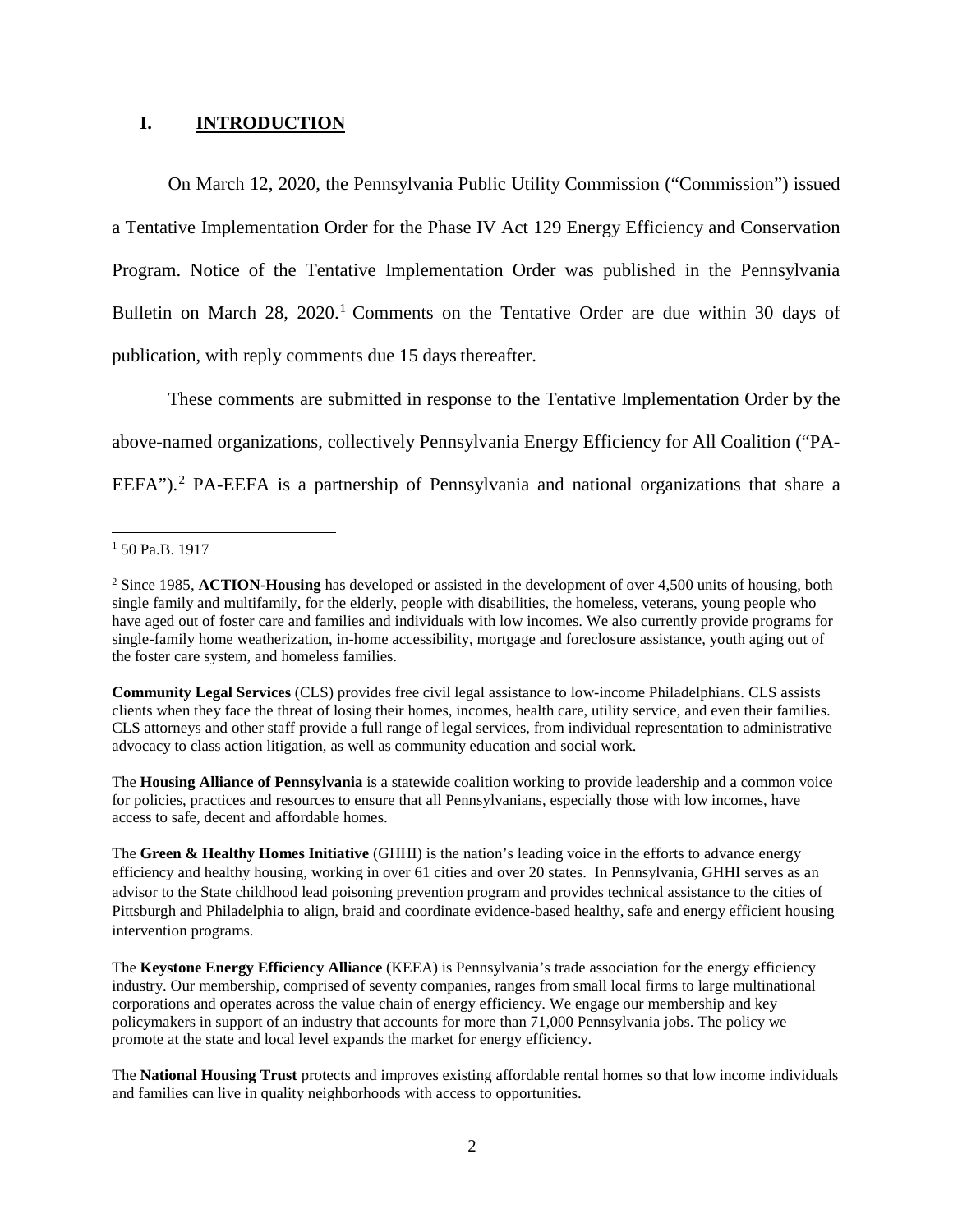common goal of ensuring that low-income individuals have access to energy efficiency services to reduce their energy consumption. PA-EEFA previously provided comments to the Commission in Act 129 Phase III regarding the Tentative Implementation Order and in Public Comments regarding the EDCs filed Phase III Plans. While PA-EEFA, as a coalition, has historically been principally concerned with expanding access to energy efficiency and weatherization in multifamily housing for economically vulnerable households, the organizations that comprise PA-EEFA recognize the significant overlap between those interests and an overall focus on robust and effective programming for low-income tenants of single family and multifamily properties, as well as low-income homeowners. Improving the energy efficiency of low-income households not only provides direct economic benefits to vulnerable households, it also has the potential to materially improve participants' quality of life by addressing health and safety issues that may be present.

Comprehensive energy efficiency upgrades reduce customer assistance program (CAP) costs, save energy for economically vulnerable households, increase comfort, improve affordable housing stock, and routinely identify and resolve health and safety concerns. Lower income populations are also commonly more vulnerable to both the short-term pollutants that result from electric generation and to the potential consequences of climate change, both of which are lessened by improved energy efficiency programming. These important benefits have consistently been recognized by the Commission in its Orders establishing low-income program requirements for

 $\overline{a}$ 

The **Natural Resources Defense Council** (NRDC) works to safeguard the earth—its people, its plants and animals, and the natural systems on which all life depends. We combine the power of more than three million members and online activists with the expertise of some 700 scientists, lawyers, and policy advocates across the globe to ensure the rights of all people to the air, the water, and the wild.

The **Pennsylvania Utility Law Project** (PULP) is a specialty legal services program in Pennsylvania whose mission is to ensure that low income consumers can connect to and maintain affordable utility services in Pennsylvania.

**Regional Housing Legal Services** (RHLS) is a nonprofit law firm with unique expertise in affordable, sustainable housing and its related components — community and economic development, utility matters and preservation of home ownership. RHLS provides innovative project and policy solutions that help create sustainable communities offering decent, safe and affordable housing for lower-income Pennsylvanians.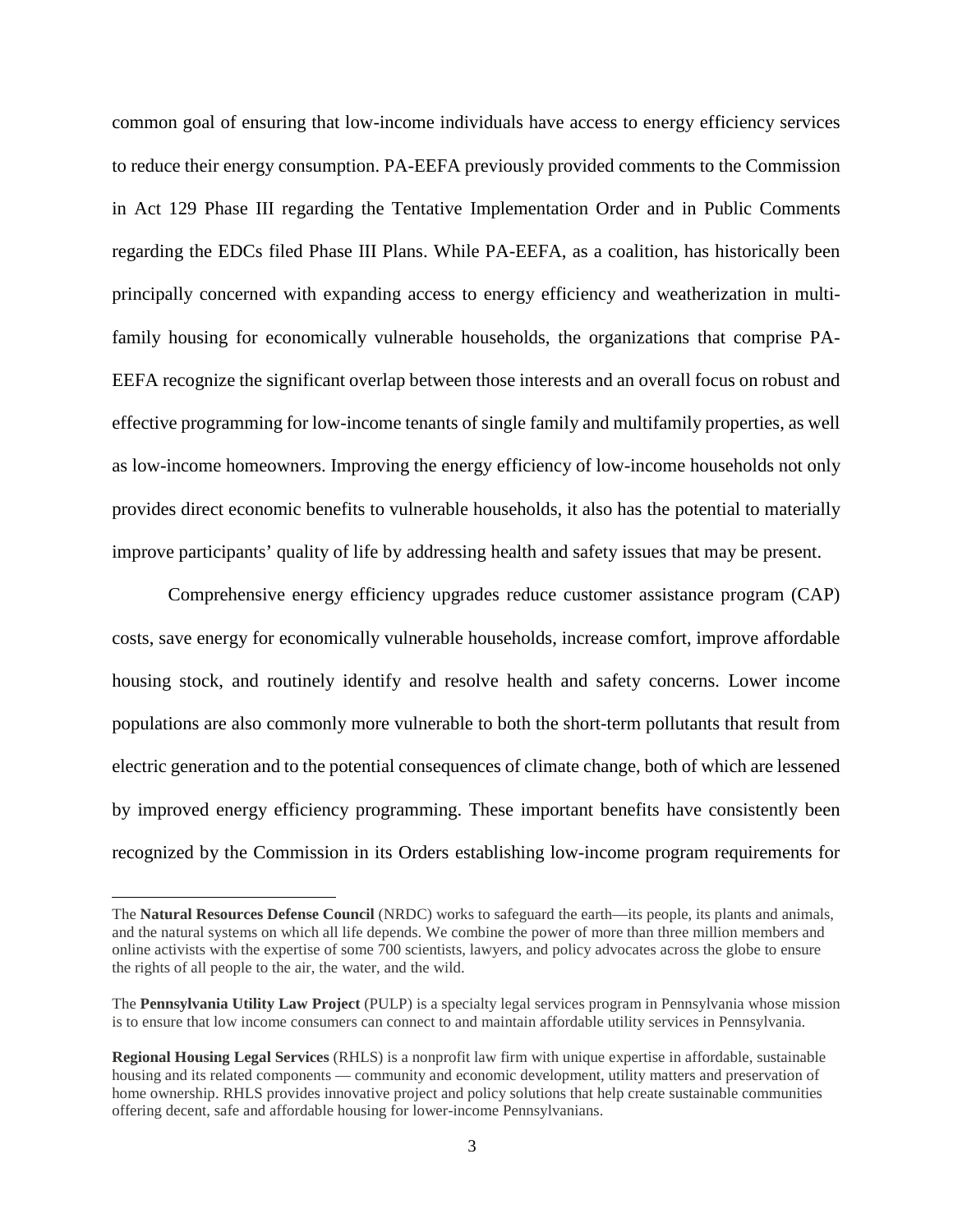the Electric Distribution Companies ("EDC"). PA-EEFA thanks the Commission for the opportunity to provide these comments and appreciates the Commission's interest in continuing to strengthen Act 129 and the benefits it provides for low-income Pennsylvanians.

Between the initial drafting of the Phase IV Tentative Implementation Order and the April 27 filing of these comments, the devastating human and economic consequences of the COVID-19 pandemic have created near- and long-term effects that we are only beginning to comprehend. EDCs across the country have implemented difficult but appropriate decisions to suspend or minimize in-person program activities based on the need for social distancing to slow the spread of the virus, which will reduce their ability to serve customers and generate savings through their approved programs.

Hopefully, the EDCs are already deeply engaged in developing and enhancing technological solutions that will enable them to continue to provide information and support to customers to ease the burden of unaffordable energy. This is needed both for families that have long struggled, and those that newly find themselves in difficult circumstances due to the loss of health or employment. For example, in some jurisdictions, utilities are turning to virtual audits in lieu of in-person audits for retrofit programs. While these clearly cannot replace a comprehensive site visit by a qualified professional, the virtual audits may be able to identify  $$ from a safe distance – specific actions and behaviors that families can take that can help them manage their energy costs. Virtual audits may also help contractors build a queue of prospective customers that can be served when social distancing restrictions are ended. Social messaging tools used by utilities in some jurisdictions could also provide a ready platform for providing customers with relevant messaging to help steer them towards savings.

Much more aggressive midstream programs and instant rebates for time-of-failure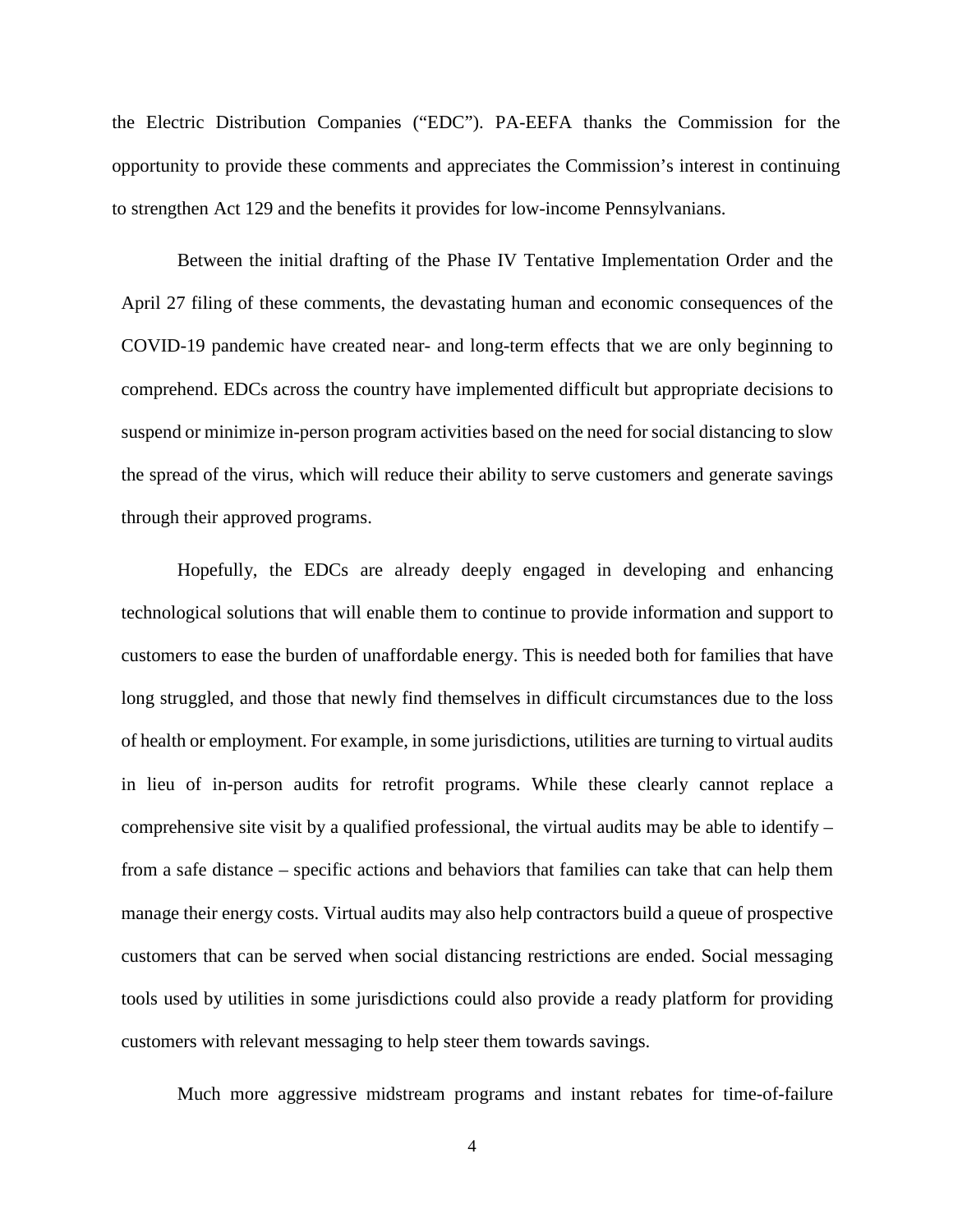replacements of HVAC equipment, water heaters, and appliances could also help customers save energy without requiring additional contact beyond what would be needed to replace failed equipment with standard efficiency equipment. For instance, if a family's hot water heater fails, the contact that would occur between the distributor and installer, and then between the installer and the family would be the same regardless of whether standard or high efficiency equipment is installed. Some jurisdictions are also sponsoring enhanced virtual training opportunities for CSPs to support their continued viability as valued efficiency resources. MEEA respectfully urges the Commission to consider directing the EDCs to maximize the opportunities they provide to customers where this can be done without increasing exposure to the virus.

In addition to implementing these kinds of actions to support customers through the pandemic, PA-EEFA urges the Commission and the EDCs to consider the needs of Pennsylvania's vulnerable households on "the other side" of Covid-19. The rapid increase in unemployment has been unprecedented, and the demographics that form the basis of the SWE's analysis and the Commission's proposed Phase IV low-income carve-out will undoubtedly change. Many, many families who did not previously meet income qualification criteria for no cost Act 129 programming may now be eligible, and they will need support to adopt and implement energy efficiency measures that can help them manage their energy costs during the recovery. PA-EEFA urges the Commission to direct the EDCs to propose program portfolios that are designed to fully expend the available funds within the cost caps in order to maximize the benefits that customers receive, and to ensure that the low-income carve-out is of a sufficient magnitude to reach as many vulnerable families as possible.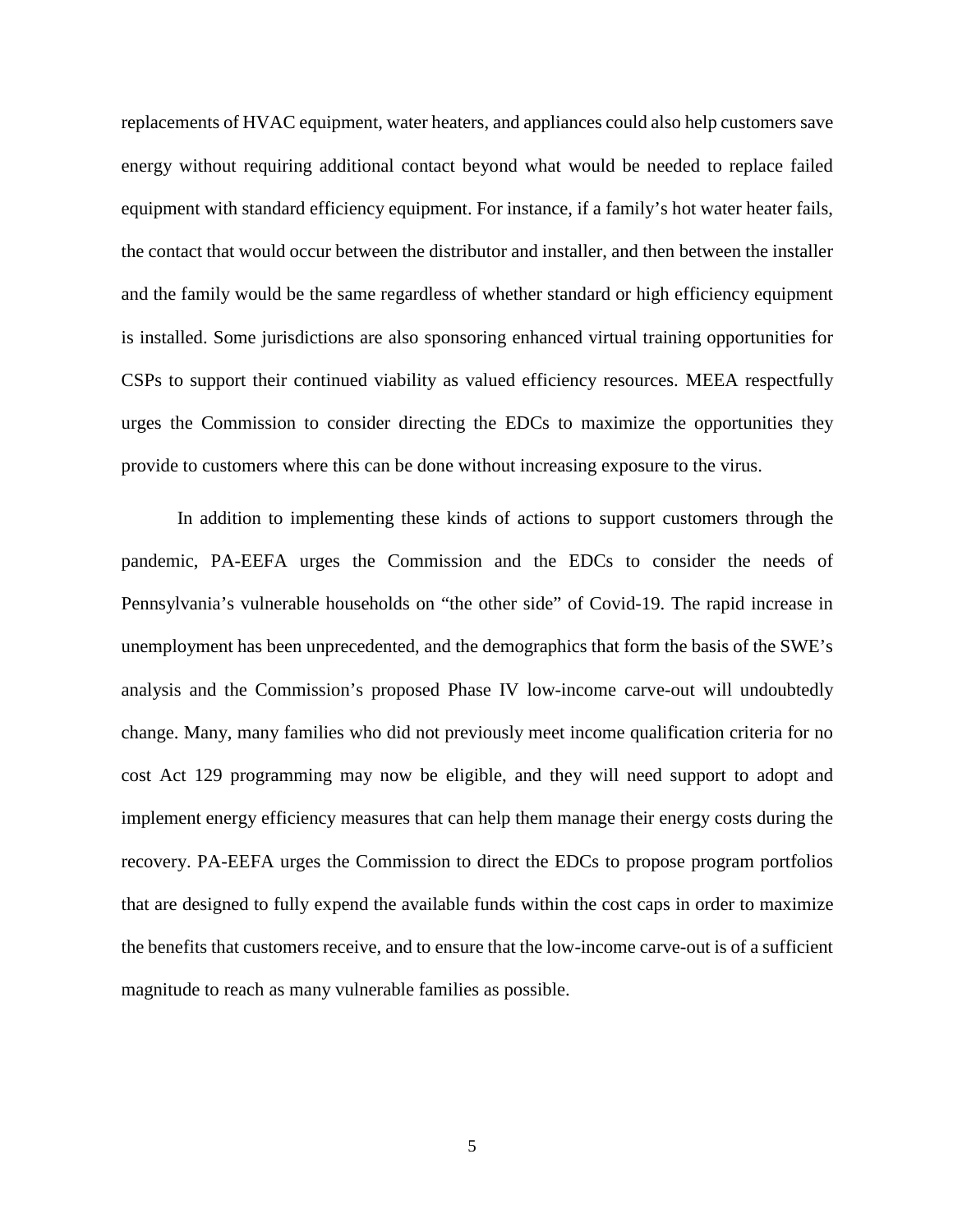## **II. COMMENTS**

PA-EEFA provides the following comments in response to specific sections of the Act 129 Phase IV Tentative Implementation Order. The section titles and numbering mirror the Tentative Order, but for brevity only those sections that PA-EEFA addresses are included below. PA-EEFA reserves the right to provide observations and perspectives on additional sections in reply comments as appropriate.

### **A. Proposed Reductions in Electric Consumption**

- 2. Proposed Reductions in Consumption
	- b Proposed Consumption Reduction Targets

Based on the SWE's determination of program achievable potential, the Commission proposes a five-year, Phase IV savings target for each EDC. The proposed targets are considerably less than the Phase III targets – 26% less on average – owing primarily to assumptions and conditions applied in development of the Potential Study by the SWE, at the Commission's direction. These are discussed further below under "Comprehensive Programs." The proposed savings targets, compared with the Phase III targets, are shown below in Figure 1: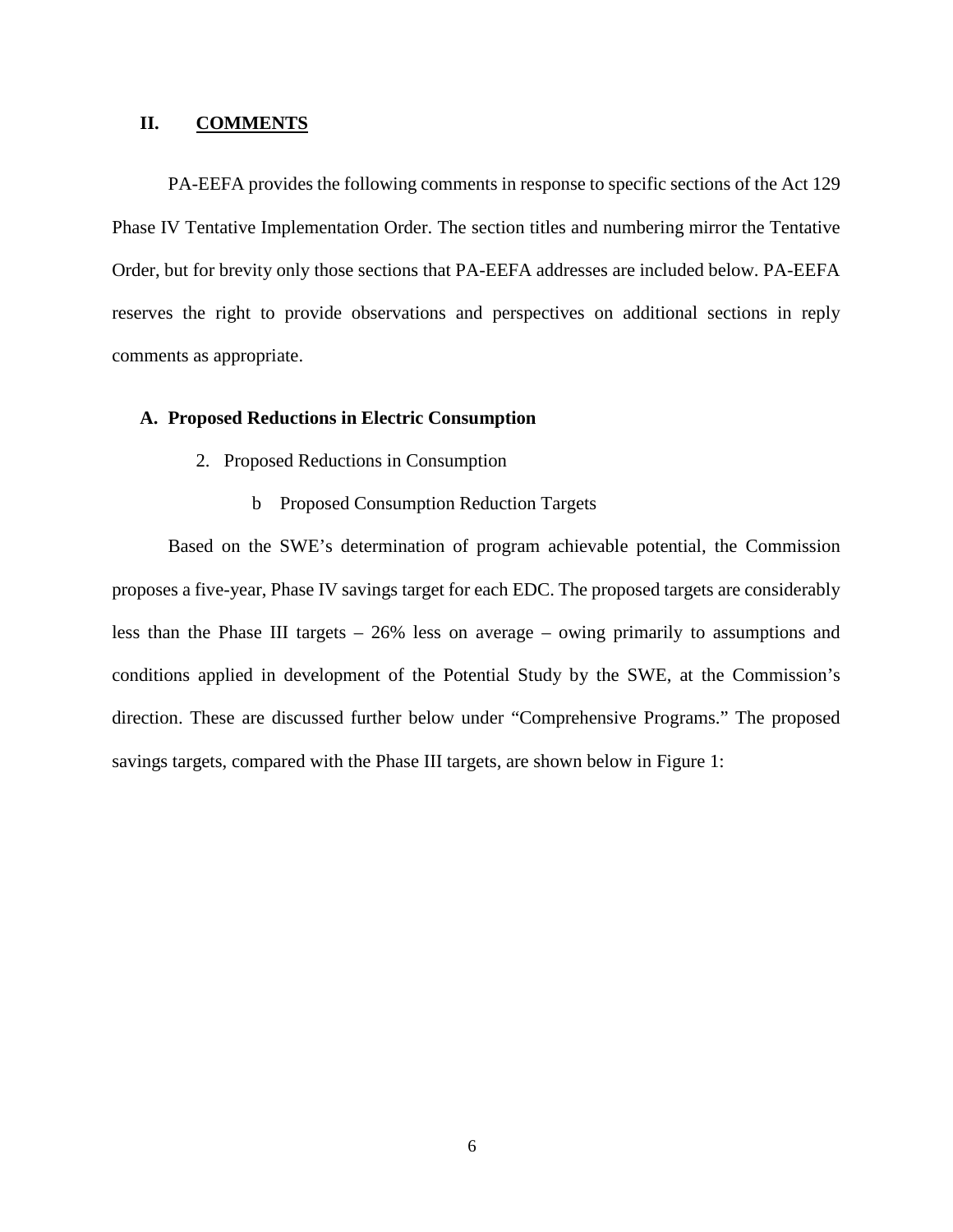| <b>EDC</b>          | 2016-2021 Act<br>129 Ph III<br>Portfolio | 2021-2026 Act<br>129 Ph IV<br>Portfolio<br>Savings (MWh) Savings (MWh) | Decrease Ph III<br>to Ph <sub>IV</sub> |
|---------------------|------------------------------------------|------------------------------------------------------------------------|----------------------------------------|
| Duquesne Light      | 470,609                                  | 347,084                                                                | $-26%$                                 |
| <b>PECO</b>         | 2,080,553                                | 1,380,837                                                              | $-34%$                                 |
| <b>PPL</b>          | 1,590,264                                | 1,250,157                                                              | $-21%$                                 |
| FE: Met-Ed          | 627,814                                  | 463,215                                                                | $-26%$                                 |
| FE: Penelec         | 598,612                                  | 437,676                                                                | $-27%$                                 |
| FE: Penn Power      | 170,182                                  | 128,909                                                                | $-24%$                                 |
| FE: West Penn Power | 585,807                                  | 504,951                                                                | $-14%$                                 |
| Statewide           | 6,123,841                                | 4,512,829                                                              | $-26%$                                 |

## *Figure 1: Decrease in Portfolio Savings in Phase IV3*

### c Annual Consumption Reduction Targets

The Commission "proposes that the EDCs design their EE&C Plans to achieve at least 15 percent of their consumption reduction target in each program year."<sup>4</sup> PA-EEFA supports this proposal, as it will better ensure that programs remain available and stable throughout the fiveyear implementation period.

### d Comprehensive Programs

In the Tentative Order the Commission presents its proposed energy savings targets for Phase IV, along with its rationale, based on the Statewide Evaluator's ("SWE") Pennsylvania Act 129 - Phase IV Energy Efficiency and Peak Demand Reduction Market Potential Study Report ("EEPDR Potential Study" or "Potential Study"). The Commission describes its belief that "more

<sup>&</sup>lt;sup>3</sup> See Act 129 Energy Efficiency and Conservation Program Phase IV, Tentative Implementation Order, Docket No. M-2020-3015228, at 14 (order entered March 12, 2020) (herein Tentative Order); see also Act 129 Energy Efficiency and Conservation Program, Phase III, Final Implementation Order, Docket No. M-2014- 2424864, at 51 (herein Phase III Final Implementation Order).

<sup>4</sup> Tentative Order, p. 14.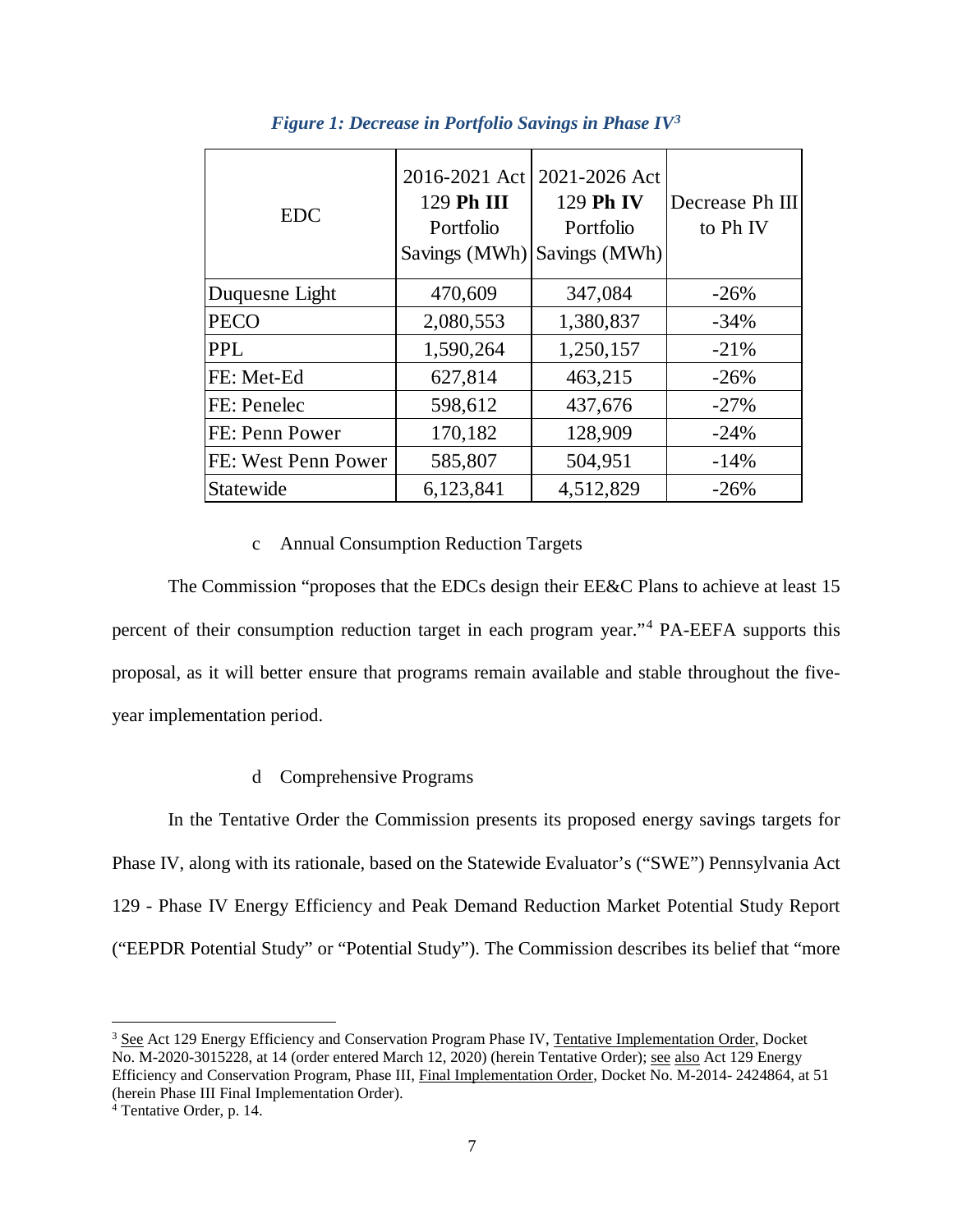comprehensive programs are beneficial to electric customers, therefore, for Phase IV, the EDCs should consider implementing a comprehensive mix of measures."<sup>5</sup> Implicit in the Commission's stated preference for comprehensive programs is the premise that longer-lived measures that address equipment and building shell savings opportunities should be appropriately prioritized by the EDCs. This direction was reflected in the SWE's determination of savings potential, as explained in the SWE's statement that "the Act 129 Potential reflects total portfolio savings the SWE team believed were appropriate, given the available budget. These generally reflected some increase in acquisition costs (\$/MWh) compared to historical EDC spending. That increase has been primarily driven by the loss of residential lighting opportunities that were some of the least expensive savings. It also indicated levels that the SWE team believed would allow the EDCs to develop balanced plans that address all markets equitably. These levels would then also ensure a comprehensive portfolio of measures with appropriate investments in some of the longer-lived, but more expensive, efficiency resources."<sup>6</sup>

The Commission echoes its preference for longer-lived measures in its discussion of demand savings targets when it says "because EE measures typically have multiple years of useful life, their associated incremental annual peak demand reductions will continue to provide value beyond the year in which they are claimed as incremental annual peak demand reductions in EE&C programs. The Commission prefers the lasting peak demand reductions achieved by EE measures."<sup>7</sup>

PA-EEFA supports the Commission's direction towards more comprehensive EE

 <sup>5</sup> Tentative Order, p.15.

<sup>6</sup> Pennsylvania Act 129 - Phase IV Energy Efficiency and Peak Demand Reduction Market Potential Study Report, Prepared for Pennsylvania Public Utility Commission by the Pennsylvania Statewide Evaluation Team, February 28, 2020, p. 8. (emphasis added). Note that "comprehensive" as used in this discussion, while not synonymous with "longer-lived," implicitly denotes a stronger reliance of longer-lived measures such as HVAC and water heating equipment and/or building shell improvements.

<sup>7</sup> Tentative Order, p. 34.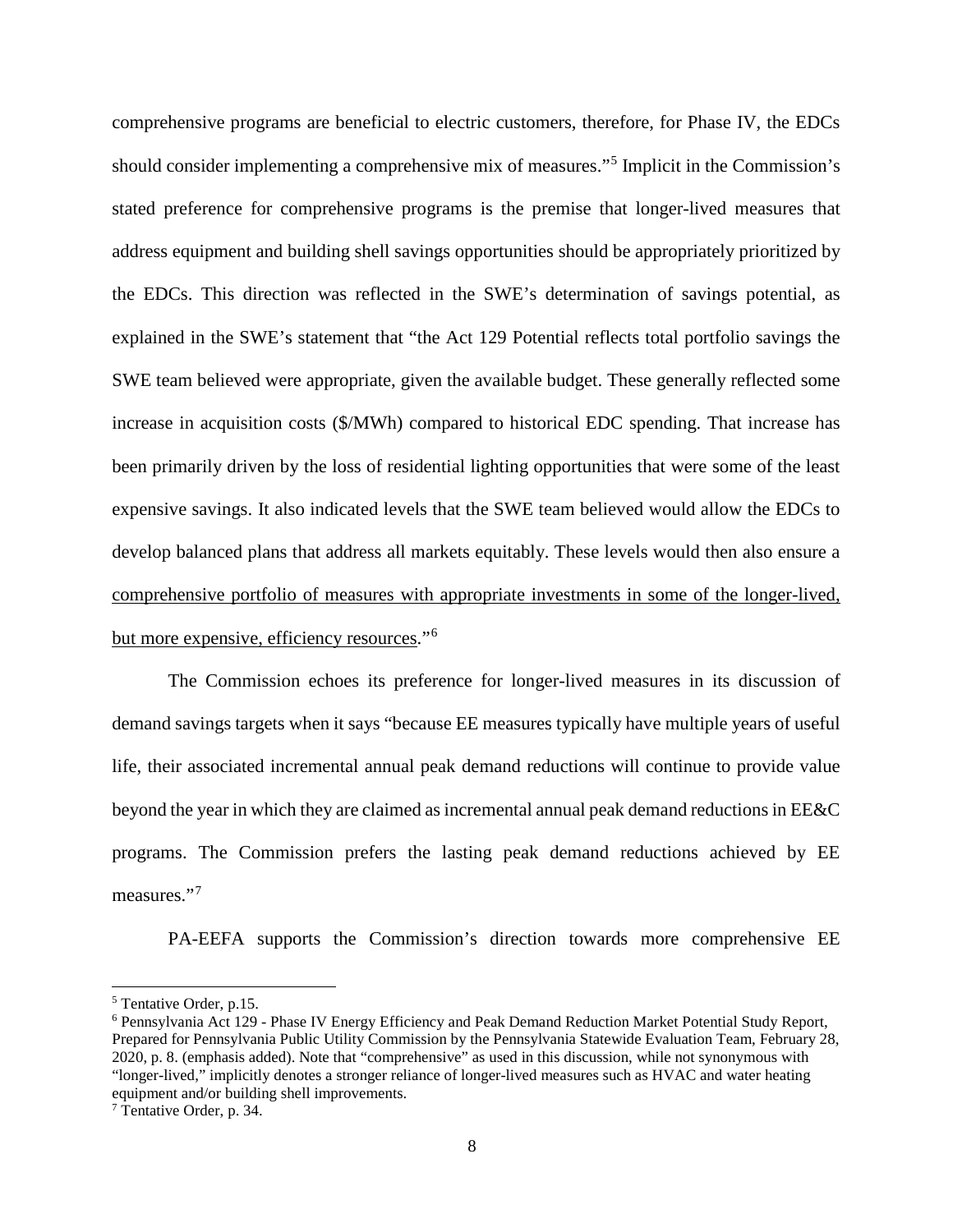programming with an associated increase in longer-lived measures. As noted in the SWE's comments above, longer-lived measures may have higher costs per first-year kWh saved and thus appear to be more expensive – but the measures that are typically promoted through comprehensive programs can be more cost-effective on a life-cycle basis than shorter-lived measures. <sup>8</sup> Longer-lived measures provide savings that customers can rely on for years, thus reducing uncertainty associated with energy costs.

However, PA-EEFA is concerned that while the savings targets put forward in the Tentative Order are premised on more comprehensive portfolios and are thus less than they would otherwise be, the Commission only indicates a *preference* for comprehensive savings and does not impose a more binding directive. This is not reasonable given that the SWE based its estimates of savings potential on "more expensive efficiency resources." Lowering the bar for the annual savings targets without also *requiring* the EDCs to reflect longer-lived measures in their plans will reduce the benefits that customers receive by allowing the EDCs to continue to rely on lighting savings and other less costly, less comprehensive measures, thereby effectively reducing the lifecycle savings the EDCs are required to achieve within the available budgets, despite the Commission's good intentions.

PA-EEFA recommends the Commission adopt a more specific requirement for comprehensive programs in its Order. This could be done by establishing any of a number of parameter targets for the EDCs to meet:

> • Establish target weighted average measure lifetimes for the entire portfolio, or separately for the residential and non-residential sectors, that would reflect the desired emphasis on comprehensive programs;

 <sup>8</sup> See, e.g. Alternative Michigan Energy Savings Goals to Promote Longer Term Savings and Address Small Utility Challenges, Michigan Public Service Commission (Sept. 2013), https://www.michigan.gov/documents/mpsc/final\_phase1\_report\_600393\_7.pdf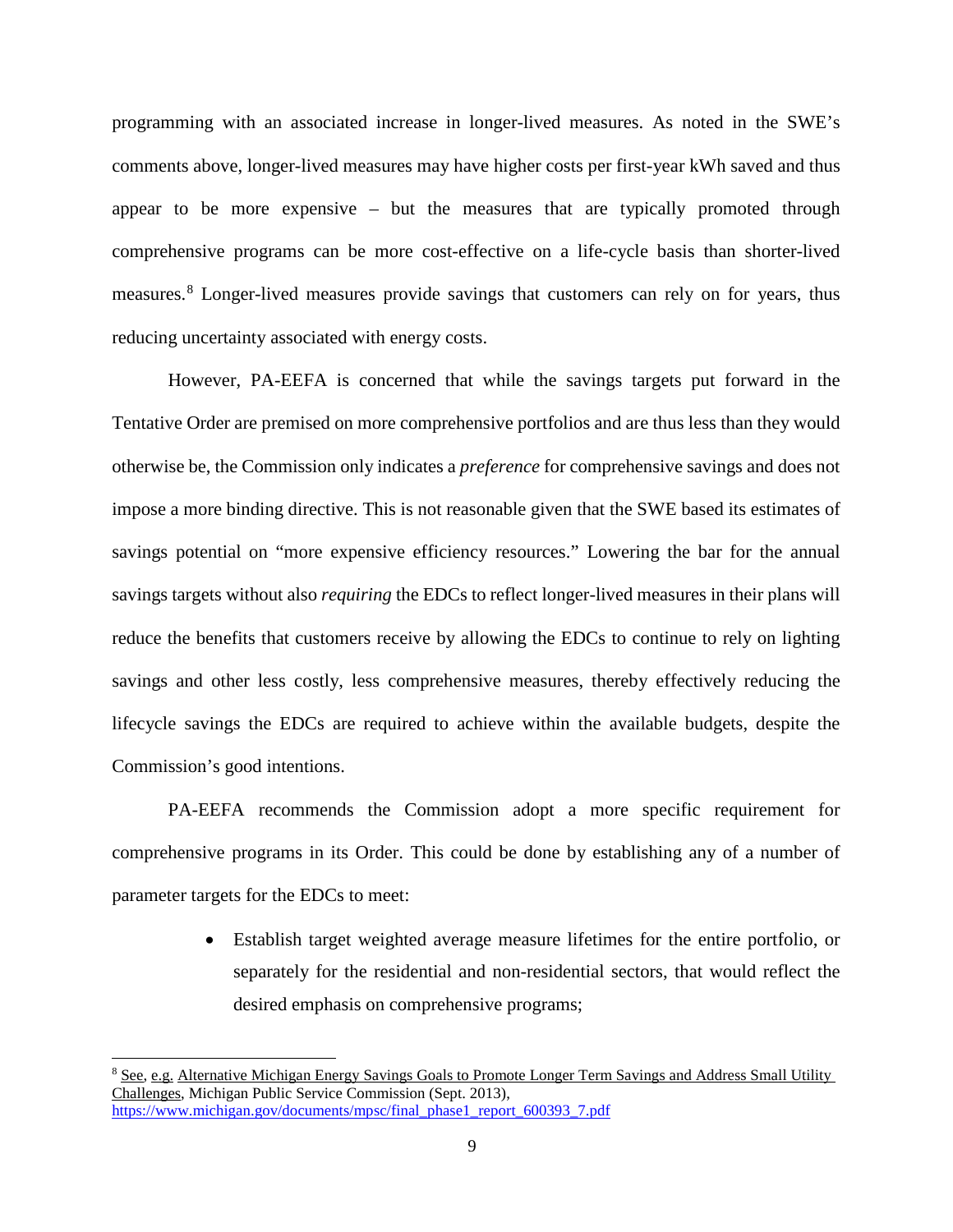- Establish target weighted average measure lifetimes for a residential comprehensive program and a non-residential comprehensive program, along with minimum budget or savings requirements for each. For example, the Commission could establish a target that 20% of the residential sector budget should be devoted to a comprehensive program having a minimum 15-year average estimated useful measure life ("EUL");
- Establish minimum savings or budget targets for specific energy efficiency end use categories that are associated with long-lived measures, such as building shell or HVAC improvements;
- Establish portfolio-level lifecycle savings targets in addition to annual savings targets developed in the Potential Study.

Establishing the metrics for any of these approaches would require input from the SWE, though the data are likely easily obtained through work already performed for the Potential Study. Any of these could provide greater assurances that the EDCs are, in fact, offering programs in Phase IV that are consistent with the Commission's stated direction, and that are in the best interests of customers. Failing to establish explicit direction for the EDCs risks decreasing the comprehensive, long-lived benefits that customers obtain for their investments in utility energy efficiency programs by allowing the EDCs to meet their savings targets by simply promoting lighting and other lower-cost, non-comprehensive measures.

PA-EEFA also notes its position that the statutory budget caps, which limit the amount of cost-effective energy efficiency savings that the EDCs are able to provide to their customers, should be viewed not only as not-to-exceed amounts, but also as *target* budget amounts that EDCs should fully invest in Act 129 energy efficiency programs. To date, the Commission's approach has been to estimate the amount of savings that can be obtained within budget limits and then establish savings requirements based on those estimates. The EDCs then develop proposed budgets to achieve the required savings. If the EDCs propose budgets that are less than the budget caps,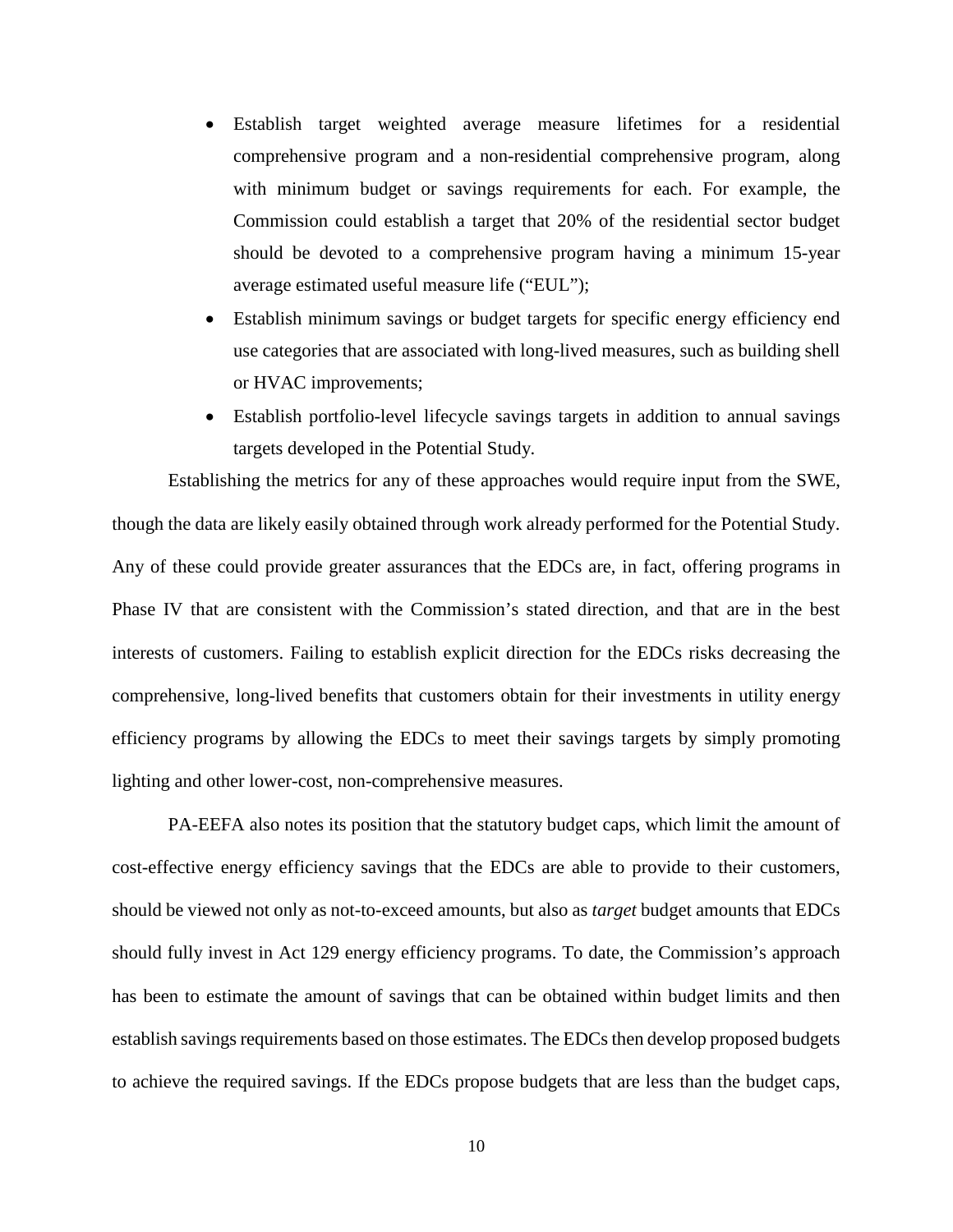they are not required to propose additional savings even when such savings could be achieved without exceeding the caps. This approach unreasonably limits the benefits that are provided to EDC customers.

An alternative approach that has the potential to deliver a greater amount of cost-effective savings to customers, and that PA-EEFA views as more in-line with the intent of the legislation, would be to establish the savings levels as minimums rather than targets, and to require the EDCs to propose programs that maximize the benefits delivered to customers by developing budgets that fully expend the available funds up to the budget caps. Similarly, if EDCs achieve their required savings in Phase IV before the five-year period has ended and without fully expending their approved budgets, PA-EEFA respectfully recommends the Commission direct the EDCs to continue implementing programs to achieve more savings, rather than suspend them. Customers would be best served if the Commission requires EDCs to maximize program benefits rather than allowing them simply to meet their savings requirements and call it a day.

- 3. Prescription of Low-Income Measures and Carve-Out
	- a Summary of SWE's EEPDR Potential Study Findings Regarding Low-Income Potential

As noted in the Tentative Order, the Commission directed the SWE to estimate savings potential in the low-income sector based on a "budget carve-out of about 13 percent of each EDC's specific budget, based on the EDCs' historical spending levels in the low-income sector."<sup>9</sup> This resulted in LI program potential savings for the different EDCs that ranged from "a low of 5.8% for PECO to a high of 9.4% for Penn Power."<sup>10</sup>

 <sup>9</sup> Potential Study, p. 22.

<sup>10</sup> Tentative Order, p. 16.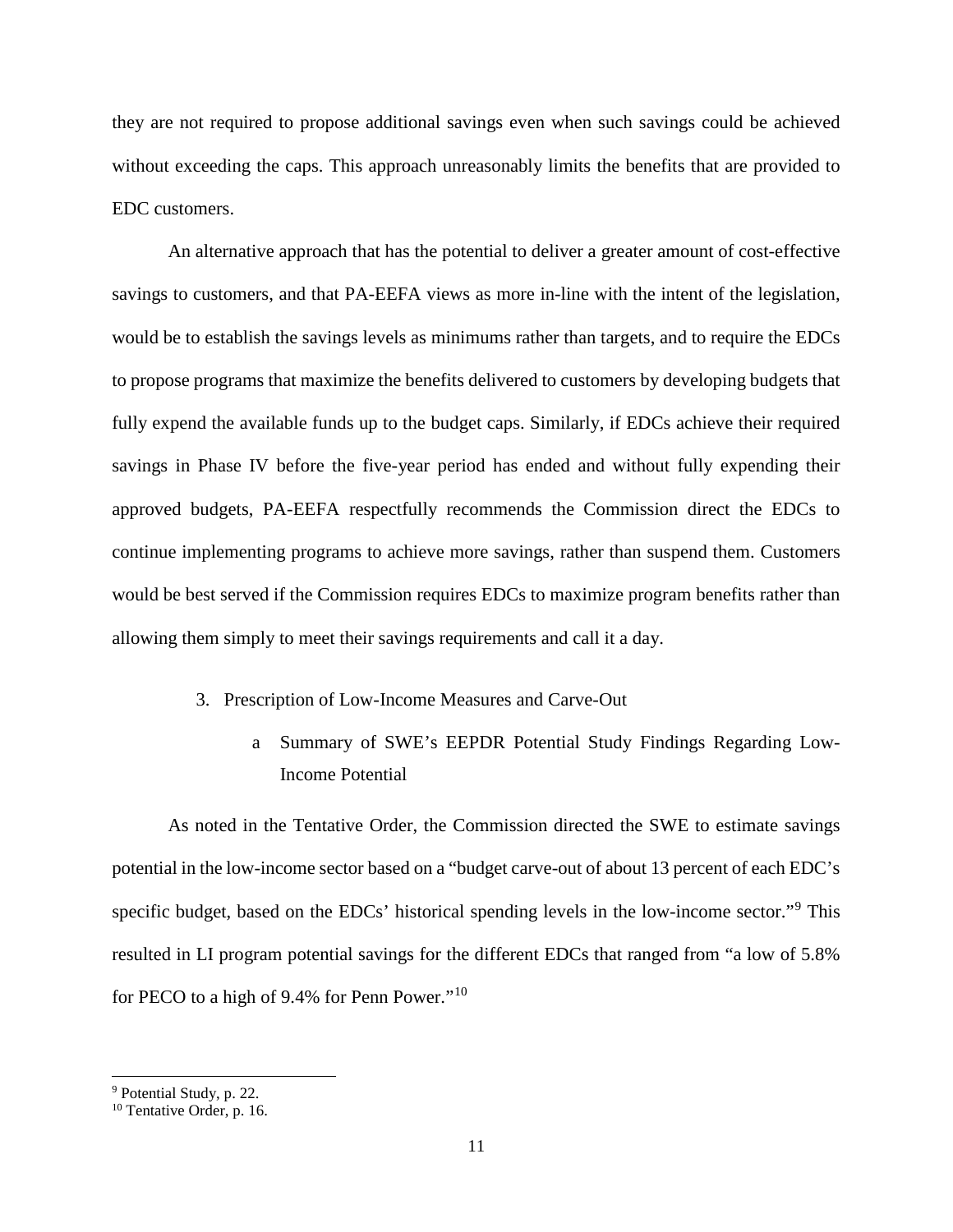#### b Commission Proposal

Based on the SWE's findings, the Commission proposes "to require each EDC to obtain a minimum of 5.8% of its total consumption reduction target from the low-income sector…from programs solely directed at low-income customers or low-income-verified participants in multifamily housing programs."<sup>11</sup> Unfortunately, this proposal does not reflect a consistent level of investment that each EDC should be expected to make in LI programs. For example, the SWE determined that Penn Power could achieve LI savings of 9.4% based on a 12.7% portfolio budget investment. Presumably it follows that Penn Power would need significantly less of its budget to meet the 5.8% LI savings proposed by the Commission since that is only a portion of Penn Power's low-income savings potential. This could mean that Penn Power could achieve its low-income savings requirement by investing only two-thirds of the historic average. Presumably, by fully investing the historic average of roughly 13%, Penn Power could provide a higher level of comprehensive savings for its low-income customers, closer or equal to the potential that the SWE determined could be reached at historic investment levels.

Further, while 5.8% of portfolio savings is a nominal increase from the 5.5% of portfolio savings required for low income programs in Phase III, it will not increase savings for low-income customers because the overall portfolio savings requirement in Phase IV is considerably less than it was in Phase III. In other words, the proposed low-income savings targets represent a slightly larger percentage of a significantly smaller total portfolio savings. In fact, the low-income savings carve-out in absolute terms will fall by an average 22% compared with Phase III – ranging from a decrease of 9% for West Penn Power to a 30% reduction for PECO. This is illustrated in Figure 2:

<sup>&</sup>lt;sup>11</sup> Tentative Order, p. 17.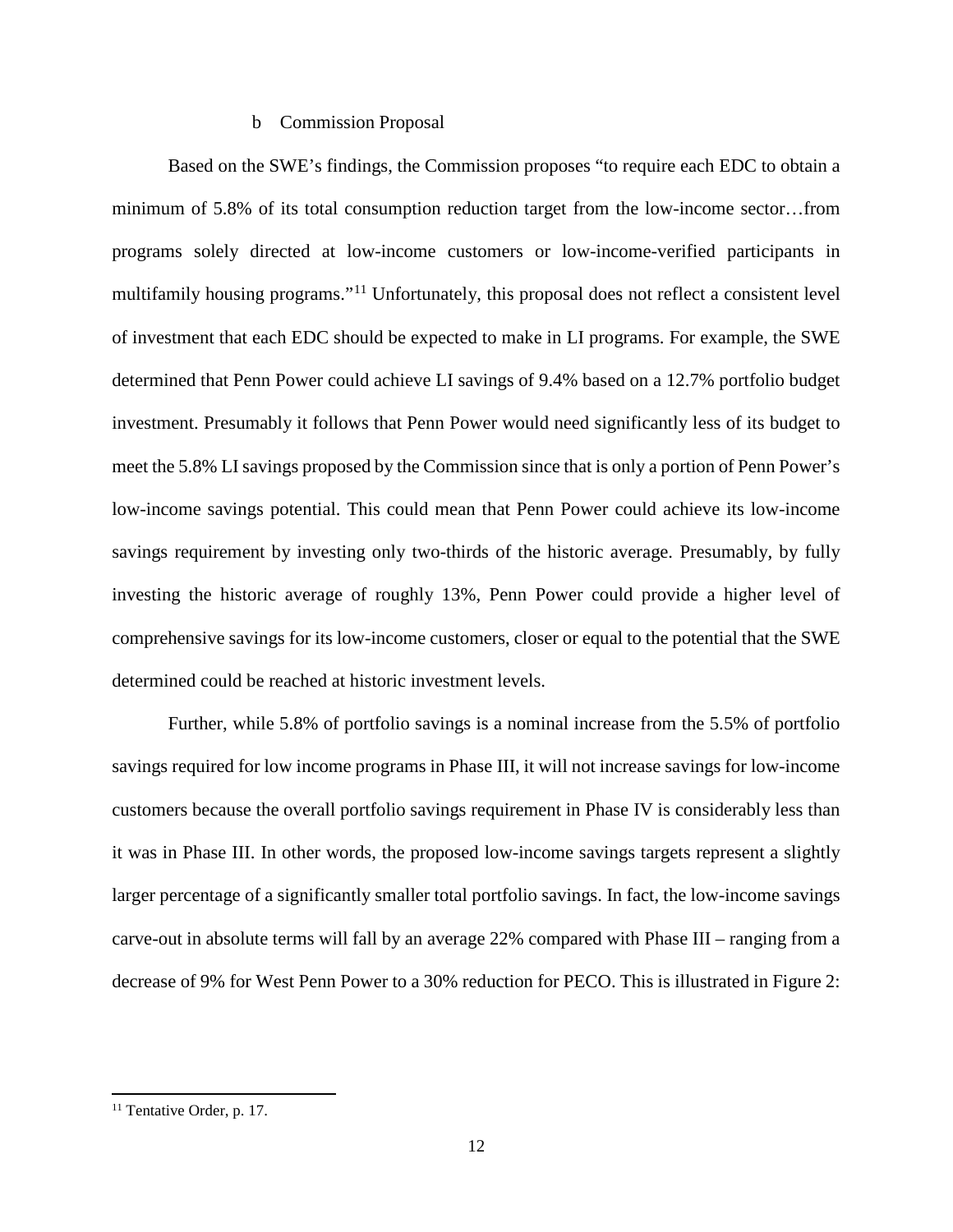| <b>EDC</b>          | 2016-2021 Ph<br><b>III</b> 5.5% LI<br><b>Savings Target</b> | 2021-2026 Ph<br><b>IV</b> 5.8% LI<br><b>Savings Target</b> | Decrease Ph III<br>to Ph <sub>IV</sub> |
|---------------------|-------------------------------------------------------------|------------------------------------------------------------|----------------------------------------|
| Duquesne Light      | 25,884                                                      | 20,131                                                     | $-22\%$                                |
| <b>PECO</b>         | 114,430                                                     | 80,089                                                     | $-30\%$                                |
| <b>PPL</b>          | 87,465                                                      | 72,509                                                     | $-17%$                                 |
| FE: Met-Ed          | 34,530                                                      | 26,866                                                     | $-22\%$                                |
| FE: Penelec         | 32,924                                                      | 25,385                                                     | $-23%$                                 |
| FE: Penn Power      | 9,360                                                       | 7,477                                                      | $-20%$                                 |
| FE: West Penn Power | 32,219                                                      | 29,287                                                     | $-9\%$                                 |
| Statewide           | 336,812                                                     | 261,744                                                    | $-22%$                                 |

*Figure 2: Decrease in Low-Income Savings in Phase IV12*

The concern that PA-EEFA discussed with respect to A.2.d *Comprehensive Programs* also applies to the low-income carve-out. Significantly lower total portfolio savings targets lead to a much smaller low-income carve-out. The overall savings targets are based on the presumption of more comprehensive programming with more, higher-cost, longer-lived comprehensive measures, and it follows that the same presumption of higher cost, longer-lived, comprehensive savings should be applied to the low-income carve-out. Unfortunately, without a directive in the Order to achieve improvements in comprehensive program design, the EDCs in Phase IV are likely to achieve much smaller low-income savings than were achieved in Phase III. Respectfully, PA-EEFA views this as a serious flaw in the Tentative Order that could unintentionally harm lowincome utility customers by dramatically reducing the savings opportunities that are made available to them.

PA-EEFA also has ongoing concerns about the equitable provision of energy efficiency services to affordable multifamily housing. The SWE determined the residential savings potential for the low-income multifamily sector, and included master-metered multifamily housing that is

<sup>&</sup>lt;sup>12</sup> See Tentative Order, p.17; see also Phase III Final Implementation Order, p.63.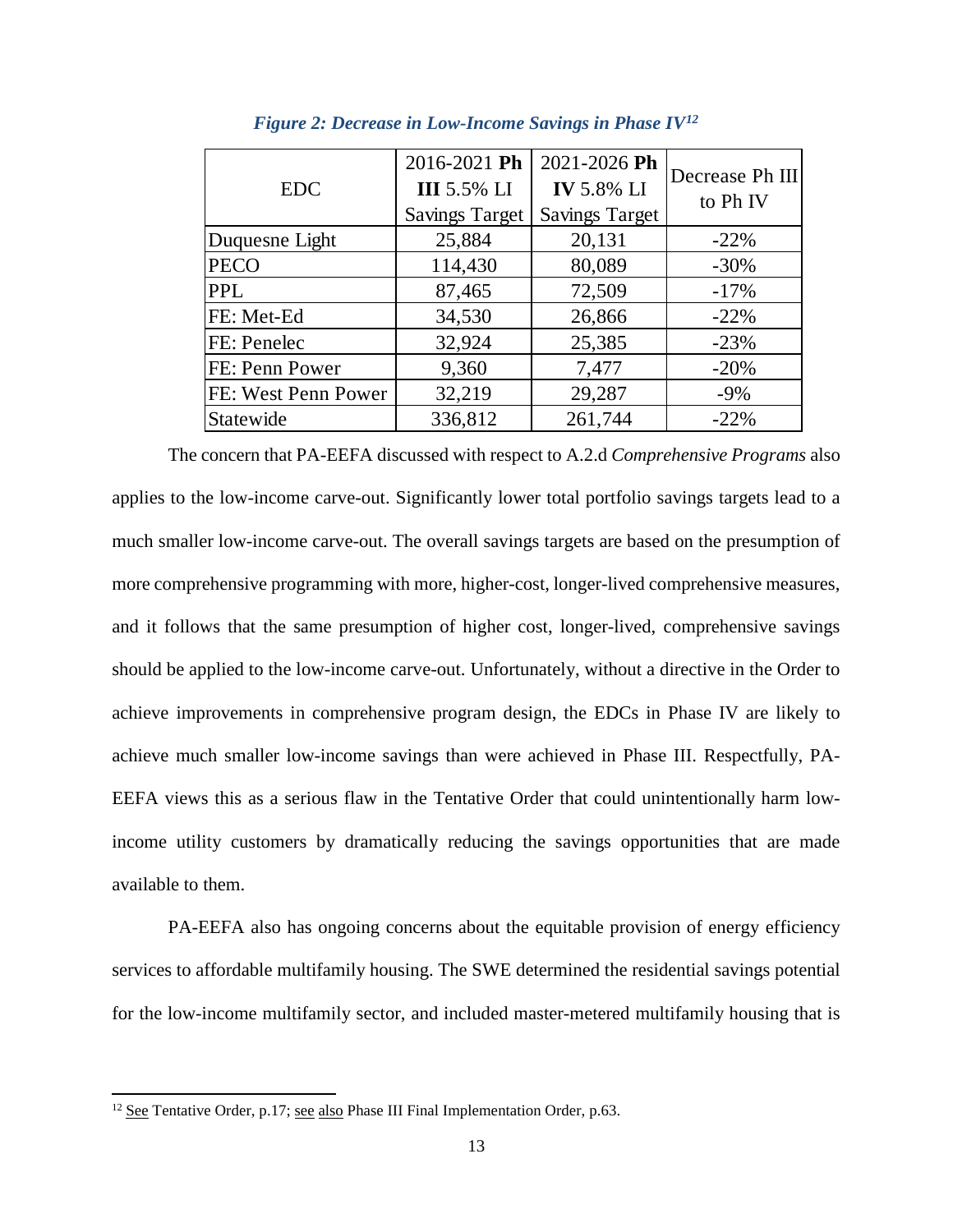served on commercial rates in the potential.<sup>13</sup> Master-metered properties that provide affordable housing are critically important resources for low-income families, and PA-EEFA supports inclusion of savings from these properties toward the low-income carve-out, as this provides additional incentive for the EDCs to ensure that the properties are served by the programs. However, simply including master-metered properties in the pool that can count towards the lowincome carve-out is likely not enough to ensure that these properties are served effectively and comprehensively. Master-metered low-income multifamily properties and those that have split metering, in which the living units are on individually metered residential accounts and the common areas are on commercial meters, need unique treatment by programs to ensure that they receive savings opportunities.

The Housing Alliance of Pennsylvania ("Alliance"), a PA-EEFA member and signatory to these comments, has prepared a report titled "Analysis of the Reach of the Act 129 Energy Efficiency and Conservation Program to Low-Income Multifamily Housing" which it filed in this proceeding. The report reviews multifamily participation in Phase III as reported by the EDCs. The Alliance found that there are inconsistencies and gaps in the data provided which make it difficult to get a clear picture of the extent to which these properties have been participants in Phase III programs. Consistent with the recommendations in the report, PA-EEFA urges the Commission to establish clear and sufficient reporting requirements for the EDC's multifamily programs so that the long-standing lack of information in this sector can be resolved.

PA-EEFA notes that the Tentative Order is silent with respect to the question of a directinstall requirement for the Phase IV low-income programs. In its Phase III Order, the Commission stated its belief that "low-income savings should primarily come from measures that are directly

<sup>&</sup>lt;sup>13</sup> Per email communication with Statewide Evaluator, available upon request.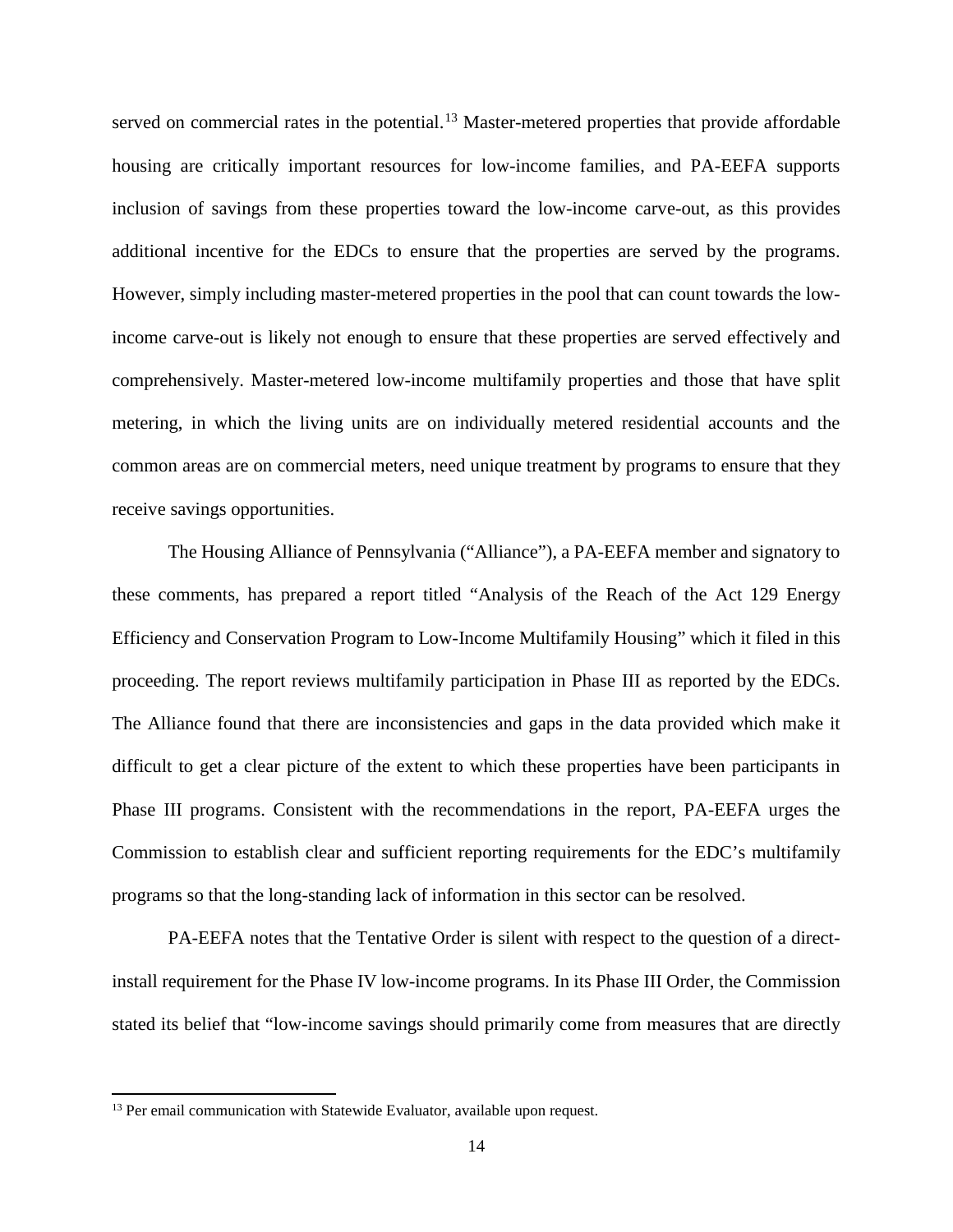provided to low-income households,"<sup>14</sup> and ultimately concluded that, while "the SWE's EE Potential Study data was insufficient to justify establishing a direct-install requirement, we nonetheless feel that the intent of our proposal was accurate.<sup>"15</sup> In reaching this conclusion, the Commission further directed "the EDCs to work with the SWE to determine exactly what data is necessary from the reporting of low-income direct-install measures and savings to capture this information at the service territory level, so analysis can be performed in the future."<sup>16</sup>

Because the Phase IV Tentative Order and the Potential Study do not reference the results of this analysis or further discuss a direct install requirement, it is not known whether the analysis was performed, or the extent to which the Commission deliberated about the merits of including a direct install requirement for the low-income programs in Phase IV. PA-EEFA continues to support a requirement that 3% of the savings within the low-income carve-out come from direct install measures – specifically "those directly-installed measures that will provide more of a wholehouse and/or weatherization (e.g., insulation or air sealing) type of program emphasis."<sup>17</sup> PA-EEFA believes that a direct install requirement is needed for the EDCs to comply with the Commission's preference for comprehensive measures. However, alternative approaches to achieve the same desired outcome could include addition of the types of targets mentioned above with respect to overall portfolio savings, such as weighted average measure lifetimes or lifecycle savings.

Based on these observations, PA-EEFA respectfully recommends the Commission take the following actions:

• Increase LI carve-out to the full average 6.5% potential determined by the SWE;

<sup>&</sup>lt;sup>14</sup>See Phase III Final Implementation Order, p.69.

 $15$  Phase III Final Implementation Order, p.70.

<sup>&</sup>lt;sup>16</sup> Phase III Final Implementation Order, p. 69.

<sup>&</sup>lt;sup>17</sup> Phase III Final Implementation Order, p.62.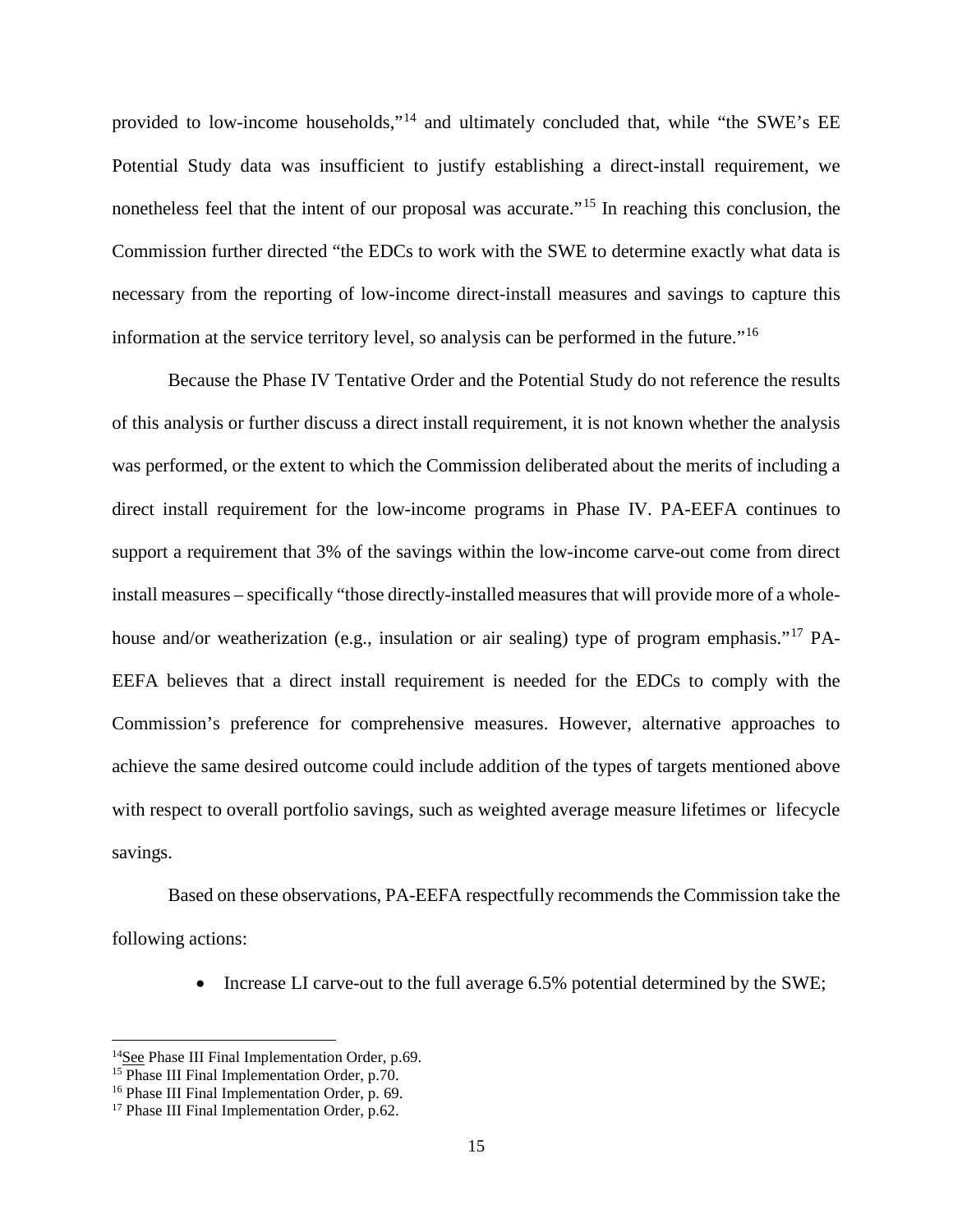- Require 46% (*equal to a 3% carve-out*) of the 6.5% carve-out to be met through direct-install measures; and
- Require 20% of the carve-out savings to be met through savings for low-income multifamily housing.

Considering the dramatically increased needs of Pennsylvania's families due to Covid-19, PA-EEFA also suggests the Commission direct EDCs to fully utilize available funds up to the full budget cap to increase the reach of the low-income efficiency programs.

Finally, and importantly, the Tentative Order "invites stakeholders to propose a different approach that would harmonize the management and spending of Act 129 low-income funds with Low Income Usage Reduction Program funds." PA-EEFA appreciates the Commission's interest in considering Act 129 and Low Income Usage Reduction Program ("LIURP") implementation holistically, and believes that there may be significant opportunities to achieve improvements along the lines of the Commission's invitation. However, PA-EEFA believes that such coordination must occur in a comprehensive manner and suggests that the pending rulemaking proceeding for LIURP may be a more useful place for initial engagement on these questions.<sup>18</sup> That said, there are steps that could be taken in the short term to streamline the administration of the low-income energy efficiency and usage reduction programs and improve customer experiences. This could include explicitly requiring EDCs to describe coordination efforts in their respective Energy Efficiency and Conservation Plans; requiring common application forms to facilitate cross program and inter-utility coordination; and encouraging the use of common LIURP and Act 129 contractors to improve the delivery of energy efficiency services to low income consumers. On this question, PA-EEFA supports the comments and recommendations of the

<sup>&</sup>lt;sup>18</sup> See Initiative to Review and Revise the Existing Low-Income Usage Reduction Program (LIURP) Regulation, Docket No. L-2016-2557886, Joint Comments of PA-EEFA, at 7-11 (filed Jan. 30, 2017).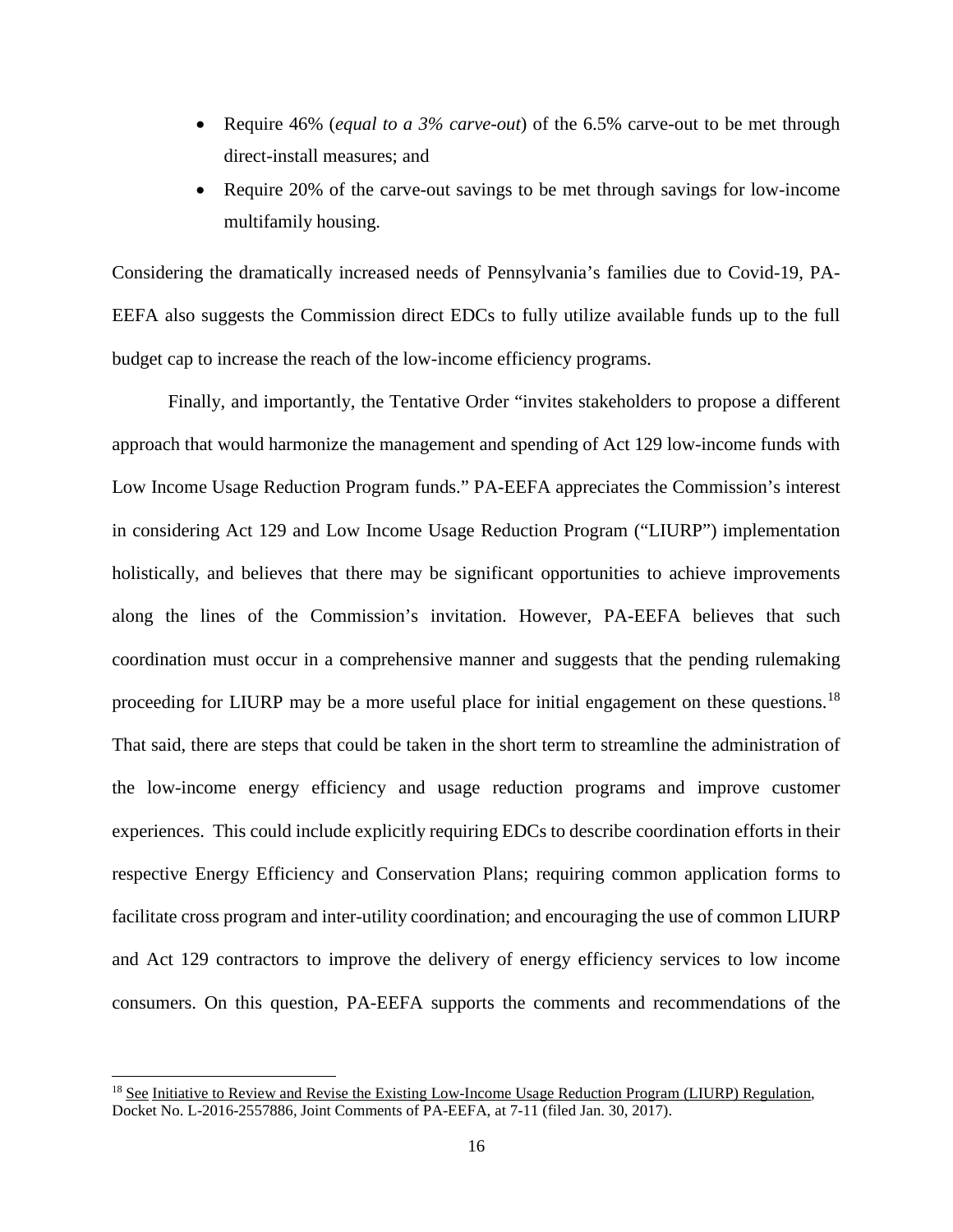Coalition for Affordable Utility Services and Energy Efficiency in Pennsylvania regarding coordination of LIURP, Act 129, and other statewide or local energy efficiency programs. We believe there are efficiencies to be gained through intentional coordination, while preserving the distinct and unique focus and purpose of each program, and encourage the Commission to take these steps to both strengthen and formalize program coordination in Phase IV.

### 4. Carve-Out for Government, Nonprofit and Institutional Entities

a Summary of SWE's EEPDR Potential Study Findings Regarding Government/ Nonprofit/Institutional Potential

At the Commission's direction, the SWE segmented the Government, Nonprofit, and Institutional ("GNI") sector into three subcategories, including "education – college/university, health – hospital, and institutional/public service building types for both large and small commercial and industrial  $(C&I)$  sectors."<sup>19</sup> Unfortunately, it is not clear in which category commercially-metered affordable housing was included, or the extent to which it was considered as a unique component of the GNI sector.

#### b Commission Proposal

Based on analysis by the SWE, the Commission determined that "the GNI sector is expected to produce a significant share in Phase IV consumption reductions at a comparable acquisition cost to the broader small and large C&I customer classes without a specific compliance target."<sup>20</sup> Unfortunately this seems much less likely to be true for the subset of affordable housing within the GNI sector. In its statement that "unlike the low-income sector, which would likely be underserved without a carve-out, we aver that the GNI sector can be adequately served by measures offered to other non-residential customers," the Commission recognizes that the low-income sector

<sup>&</sup>lt;sup>19</sup> Tentative Order, p. 19.

<sup>20</sup> Tentative Order, p. 20.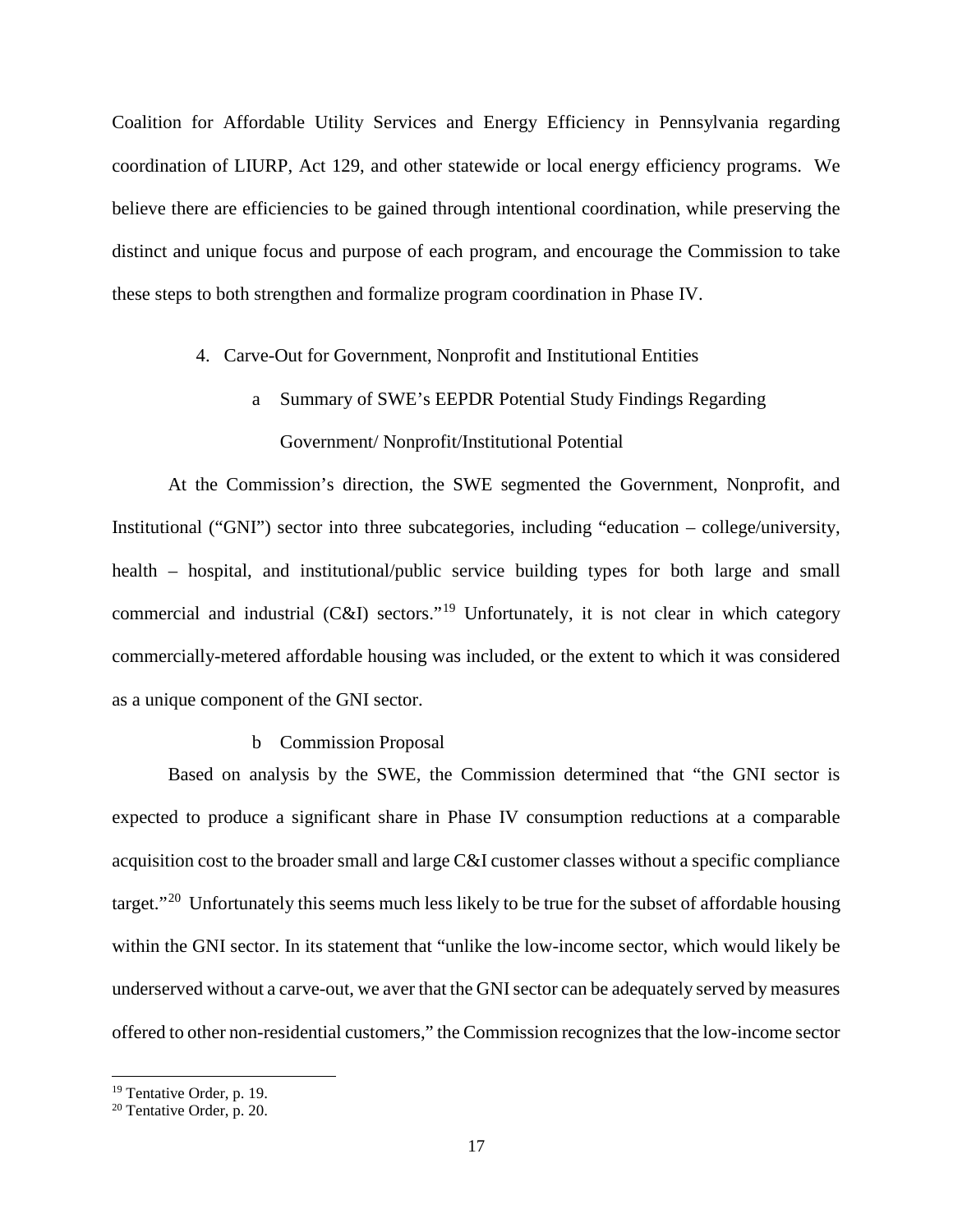faces greater barriers than the general customer base, yet the specific barriers faced by operators of affordable housing, and the need for specific direction to support EDC focus on this important sub-sector, are not addressed in the Tentative Order.

In consideration of the potential for a future multifamily carve-out within the GNI sector in the Phase III Order, the Commission required EDCs "to coordinate with the SWE to track and provide whatever data will be necessary for the SWE to perform an analysis on the multifamily potential at the service territory level in the future."<sup>21</sup> The SWE included the savings potential for all low-income multifamily housing within the residential sector. But as discussed previously, simply including this important subsector in the potential and allowing multifamily savings to be included towards the low-income carve-out is not sufficient to ensure that the needed efficiency services will be provided. PA-EEFA supports allowing savings from commercially-metered lowincome multifamily housing to count towards the low-income carve-out, but urges the Commission to increase the magnitude of the low-income carve-out and establish a specific requirement that 20% of the low-income carve-out be achieved from low-income multifamily housing.

### 5. Accumulating Savings in Excess of Reduction Requirements

The Commission proposes that "the EDCs be allowed to count only those savings attained in Phase III in excess of their targets for application towards their Phase IV targets. These carryover savings may only be savings actually attained in Phase III."<sup>22</sup> PA-EEFA supports this proposal, and further urges the Commission not only to "*believe* that this approach will encourage EDCs to continue the full implementation of programs<sup> $23$ </sup> – but to *direct* the EDCs to continue the full implementation of programs so long as funds are available. Given the proposed savings targets are

 <sup>21</sup> Phase III Final Implementation Order, p. 80.

<sup>22</sup> Tentative Order, p. 23.

<sup>23</sup> Tentative Order, p. 23.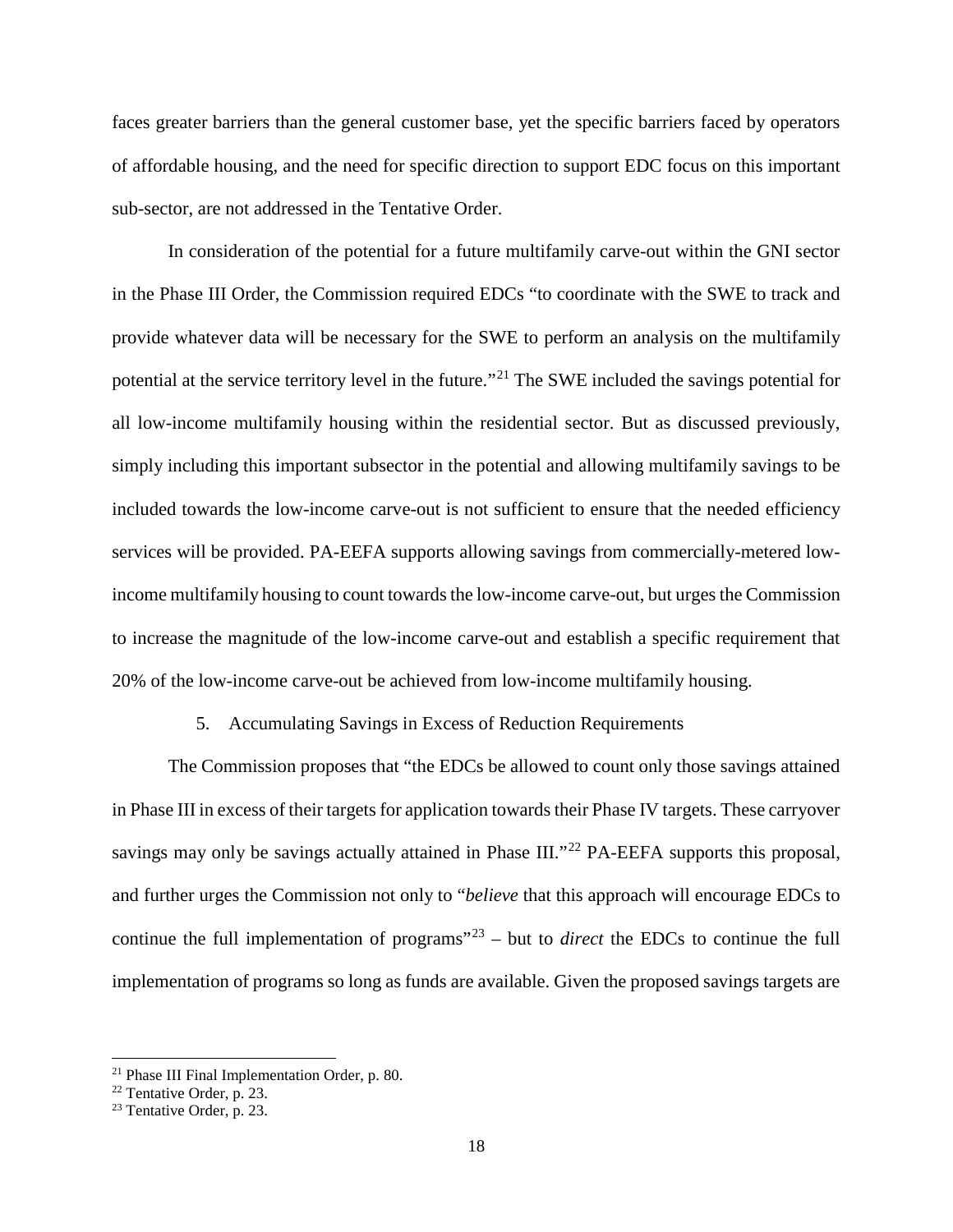premised on what the EDCs can reasonably be expected to achieve within the statutory cost limitations, and that the portfolios must be cost-effective, it is only reasonable that the EDCs should be expected to achieve additional savings where they are able to do so within the cost caps. It should not be discretionary for the EDCs but rather an expectation that they continue to implement programs so long as funds are available.

PA-EEFA similarly supports the Commission's position that low-income carryover savings only be applied to the Phase IV low-income carve-out if the savings were attained in Phase III and if they are in excess of the Phase III low-income carve-out requirements, with the caveat that here, too, the Commission should direct the EDCs to continue implementation of low-income programs so long as funds are available, even if the carve-out targets have been achieved.

### **B. Proposed Reductions in Peak Demand**

#### 2. Methodology Used to Set Peak Demand Reduction Targets

The Commission explains that it "prefers the lasting peak demand reductions achieved by EE measures" because "[c]oincident peak demand reductions from EE measures are longer lasting than DDR programming and will persist for years after Phase IV has ended."<sup>24</sup> The Commission notes that "coincident demand reductions from EE measures are available every day rather than just a small number of DR event days."<sup>25</sup> The Commission also notes that "coincident demand" reductions from EE measures can be recognized in PJM's Forward Capacity Market (FCM)" and that "avoiding the need to establish a separate program type, such as with DDR, and the associated need to hire additional CSPs, allows for greater spending on more economical EE measures."<sup>26</sup> PA-EEFA agrees with the Commission on these points and supports its proposal to forego distinct

 <sup>24</sup> Tentative Order, p. 34.

<sup>&</sup>lt;sup>25</sup> Tentative Order, p. 34.<br><sup>26</sup> Tentative Order, p. 35.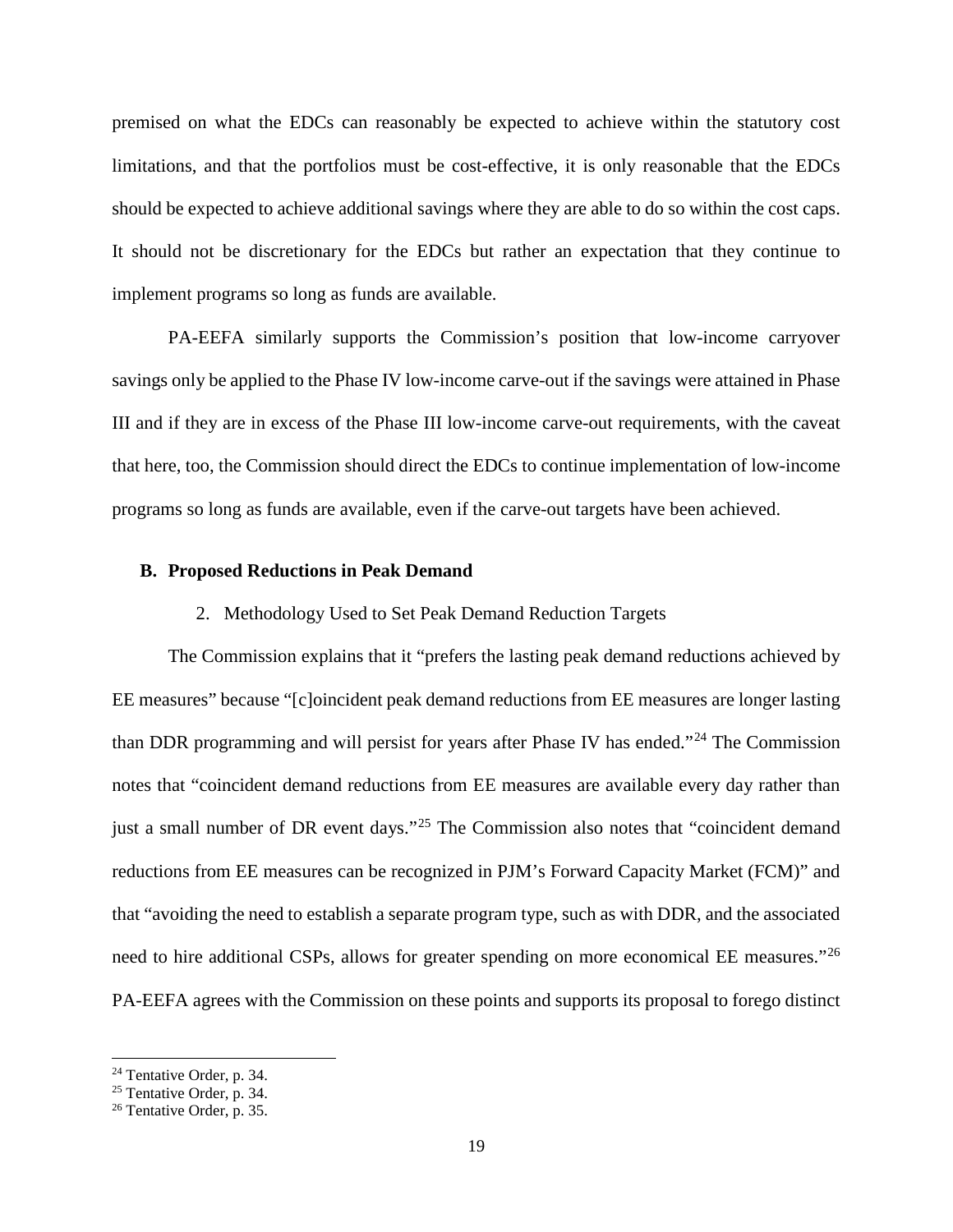demand reduction programs in favor of increase EE programming.

The Commission also proposes that "EDCs nominate a portion of the peak demand reductions achieved by its EE portfolio as a capacity resource in PJM's forward capacity auctions" and that "the proceeds from bidding these demand resources can reduce the EE&C plan funding that must be collected via riders."<sup>27</sup> PA-EEFA has not performed analysis of the value that could be gained by bidding these demand resources, and thus does not take a position on whether the EDCs should be required to nominate them as proposed by the Commission. However, to the extent that proceeds are gained through this mechanism, PA-EEFA respectfully suggests that a better use of PJM proceeds would be to invest them in increasing the number of low-income customers that can be served by the EDCs programs, and to specifically use the proceeds to address health and safety needs of these customers that would otherwise preclude them from receiving the full complement of efficiency services that the EDCs can provide. Auction proceeds can increase the funds that are available to the EDCs to invest in their customers without increasing the amount they must collect to implement their programs, thus allowing more struggling families' homes to be made more affordable through energy efficiency.

### **I. EDC Cost Recovery**

#### 2. Application of Excess Phase III Budget

The Commission states that it "believes it would be more beneficial to all parties, including ratepayers, for the EDCs to be allowed to spend Phase III budgets to attain savings in excess of compliance targets, which could then be used in Phase IV for compliance, without a commensurate reduction in Phase IV budgets."<sup>28</sup> PA-EEFA supports this proposal, and suggests that it should be

 <sup>27</sup> Tentative Order, p. 35.

<sup>28</sup> Tentative Order, p. 69.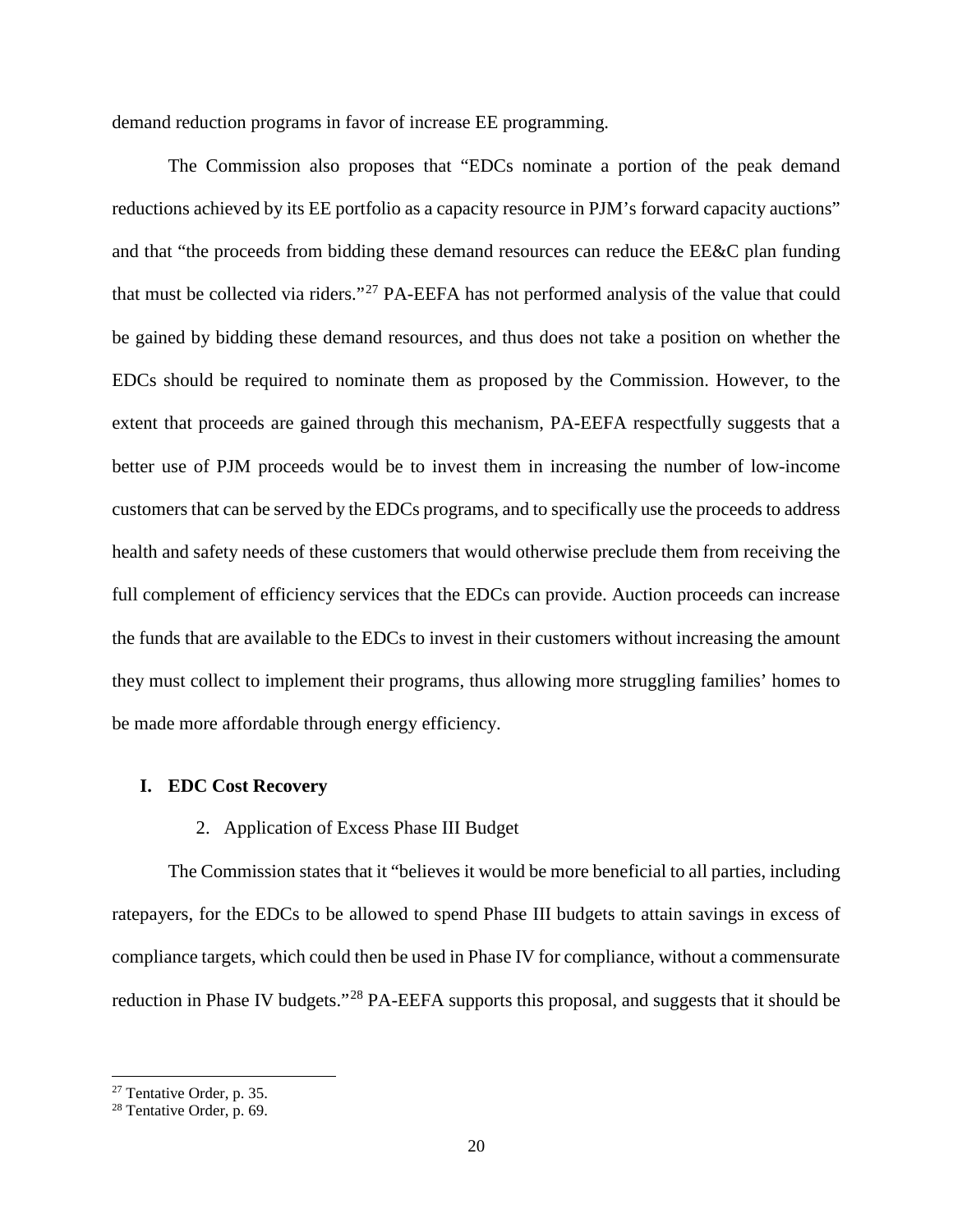expanded, as indicated above. Indeed, the Commission should not merely *allow* EDCs to continue to invest Phase III budgets after savings targets are achieved, it should explicitly *direct* the EDCs to continue to implement their programs so long as funds are available and customer demand is not saturated. However, PA-EEFA disagrees with the Commission's proposal to refund any unspent Phase III budgets to customers at the beginning of Phase IV. Rather, it is PA EEFA's position that, because the statutory cost caps unreasonably limit the amount of cost-effective savings that EDCs achieve, it is in the public's best interest for EDCs to maximize the savings they obtain using all available funds that are not in excess of the cost caps. The Commission proposes that EDCs can carryover savings from one phase to the next, and PA-EEFA believes that EDCs should similarly carry over budgets with the expectation that participation, and thus savings, should be maximized using the full amount of approved budgets within the cost cap, including funds that are carried over from Phase III.

Increasing the reach of the programs by utilizing any unspent Phase III funds in Phase IV will be especially important for families and small businesses that are hard hit by the economic collapse caused by the response to Covid-19. The number of families that meet income-eligibility criteria is no doubt increasing daily during this crisis, and PA-EEFA believes that it is incumbent on the Commission to employ all of the resources at its disposal to increase the energy efficiency of these families' homes so that their energy needs can be met more affordably. PA-EEFA further recommends that any funds carried over from Phase III should be available for addressing the health and safety needs of low- and moderate-income families where those needs would preclude the installation of comprehensive energy efficiency measures.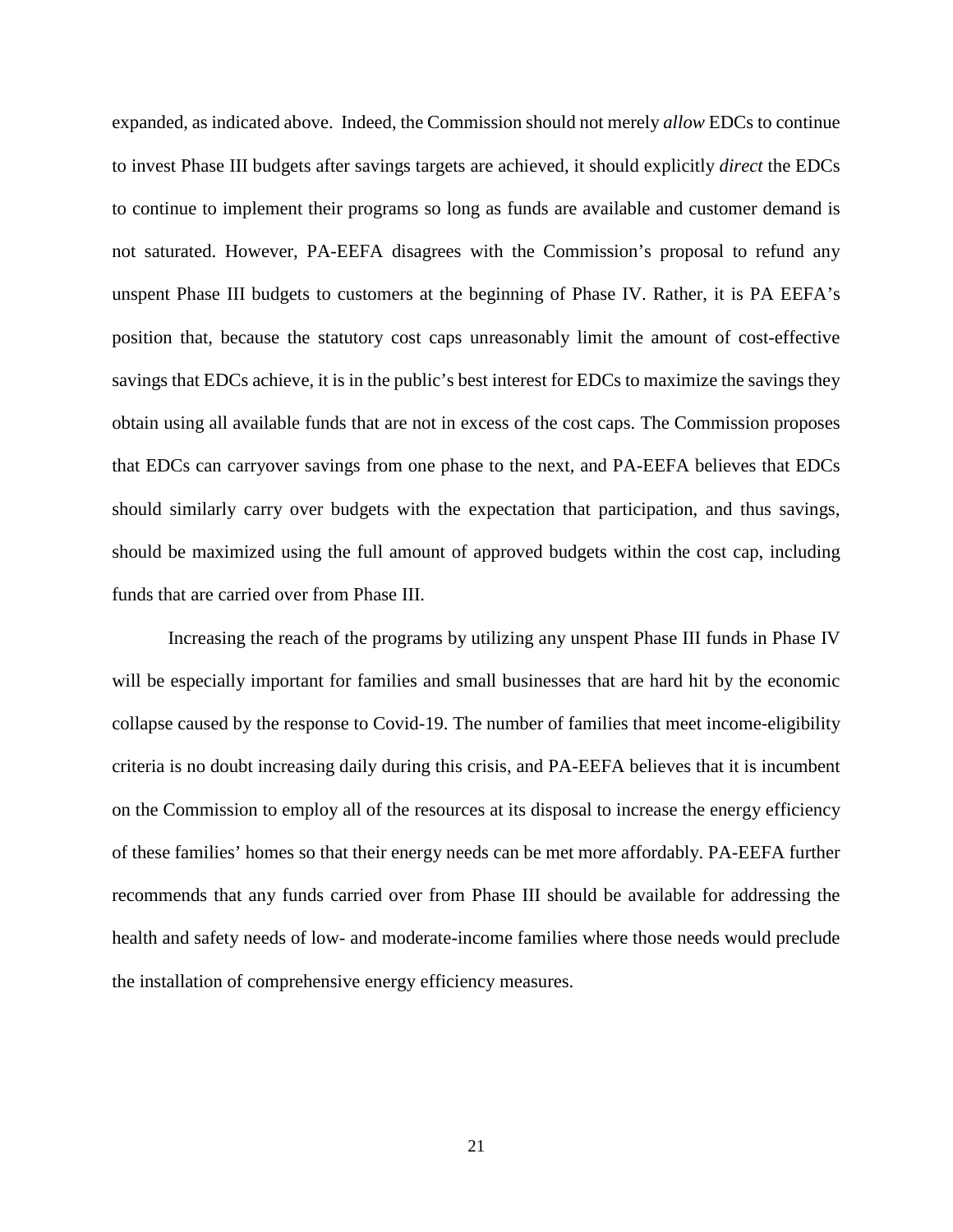### **III. CONCLUSION**

Act 129 provides cost-effective energy efficiency for Pennsylvania's utility customers, and PA-EEFA supports its continuation in Phase IV. PA-EEFA especially supports the provision of energy efficiency programs to low-income customers living in both single-family and multifamily housing. As discussed in these comments, PA-EEFA respectfully recommends that the Commission modify its draft Phase IV Order to reflect the following:

- Direct EDCs to propose program budgets that fully utilize funds up to the budget caps and to continue to implement programs within Phase IV so long as funds are available, even after savings minimums have been achieved;
- Establish clear and sufficient reporting requirements for the EDC's multifamily programs;
- Establish defined requirements for comprehensive, long-lived measures;
- Increase low-income carve-out to a minimum 6.5% of portfolio savings, with a requirement that 46% of the low-income carve-out be achieved through direct-installation of comprehensive, long-lived efficiency measures, and that 20% of the low-income carve-out be achieved through low-income multifamily efficiency measures;
- A provision to direct the EDCs to use PJM proceeds and excess Phase III budgets to expand availability of efficiency programs to low-income customers, including the use of such funds to address health and safety barriers that prevent greater efficiency from being installed in some homes.